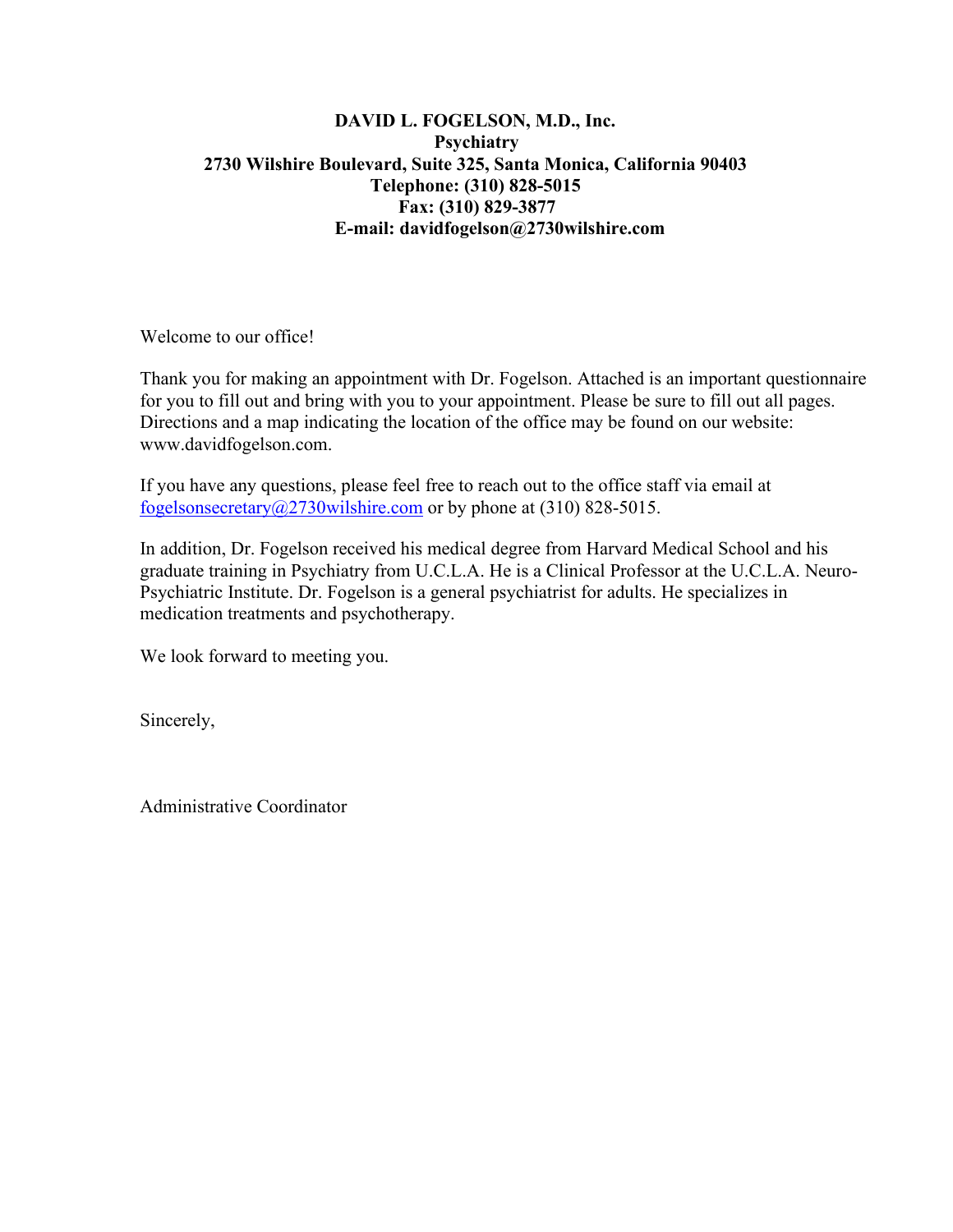#### **David Fogelson, M.D. Consent for Evaluation or Treatment**

Please take a moment to review some information to which you are entitled before receiving psychiatric services.

- **1. PRIVACY**
- a. Any information you disclose will be maintained in the strictest confidence, per HIPAA requirements, unless you specifically authorize its release, or unless law or professional standards of practice require its release. Your right to confidentiality may not be maintained if you are an immediate danger to yourself or to someone else, and steps must be taken to assure your own or another's safety. Also, any clinician hearing that a child, elder or disabled individual is being or has been physically or psychologically abused is required by law to report this information to a designated agency. If it is necessary to disclose information to anyone else pertaining to you, this will be discussed with you when the emergency resolves.
- b. Office staff and covering physicians will have access to your medical records for treatment. All information will be maintained in the strictest confidence, per HIPAA requirements.

#### **2. FEES.**

- a. All outpatient office visits must be paid for at the time of the visit.
- b. The current fee schedule is attached, although the fees may vary over time. Telephone calls longer than 5 minutes may be billed at the current hourly rate in 15 minute increments. Charges during weekends or holidays will be 2.0 times the usual hourly rate.
- c. A statement will be provided to submit to your insurance company. We cannot accept responsibility for negotiating claims with insurance companies or other persons. You are responsible for payment of your psychiatric care regardless of the status of your claim. Any other financial arrangement must be made with us prior to service.
- d. **Should you need to cancel a session, please do so at least 48 business hours in advance. Otherwise, you will be charged at your regular rate for the canceled session.**
- e. Any outstanding bills will be billed again monthly. If payment is not received after two successive billings, your account may be sent to a collection service. Under circumstances where a party other than the patient is responsible for payment, that party must sign a separate agreement guaranteeing payment of the bill.
- f. There is a returned check charge of \$35.00.
- g. I agree in the event of non-payment to bear the cost of collection and/or court costs and legal fees should this be required.

#### **3. CLINCAL CARE.**

- a. It is important for your continued medical care that you have routine follow up appointments so that the doctor can monitor your care. Therefore, if you have not returned to see the doctor by the recommended follow-up date, we will consider that you have terminated the doctor patient relationship. Following termination, no prescription refills will be granted.
- b. Dr. Fogelson and front office staff may be reached via email at [fogelsonsecretary@2730wilshire.com](mailto:fogelsonsecretary@2730wilshire.com) Please note emails or text messages are not for emergencies. Emergency calls for Dr. Fogelson or the covering physician are to be made to (800) 246-1841.

 $\overline{\phantom{a}}$  , and the contribution of the contribution of the contribution of the contribution of the contribution of the contribution of the contribution of the contribution of the contribution of the contribution of the

I have read and understood the foregoing, and I consent to this evaluation or treatment.

**Signature Date**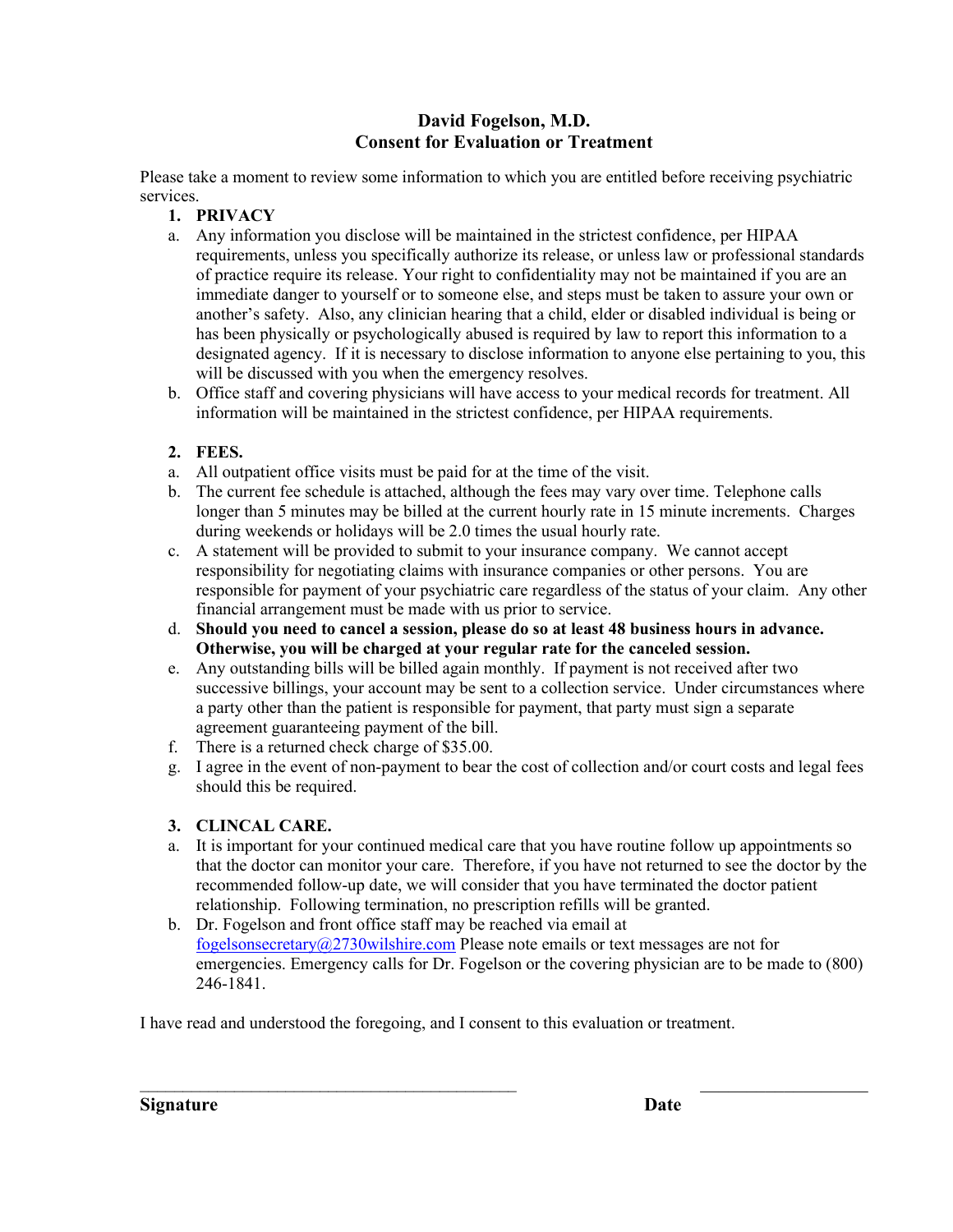# **David L. Fogelson, M.D., Inc.**

| <b>Outpatient Fees</b>                      |       |
|---------------------------------------------|-------|
| <b>Evaluation 90 minutes</b>                | \$900 |
| Medication Follow Up 30<br>minutes          | \$300 |
| Medication Follow Up/ Therapy<br>45 minutes | \$450 |
| Medication Follow Up/ Therapy<br>60 minutes | \$600 |

#### **Payment methods accepted: Visa, Mastercard, Discover, Check, Cash**

#### **Please Initial All Information Below**

\*Additional services such as contacts with family members, chart review, treatment planning, contacts with other physicians, nurses, other healthcare professions will also be billed in 15 minute increments.

\_\_\_\_\_\_ \*Assessments or treatment episodes that exceed time limits noted above may be charged for actual time spent.

\_\_\_\_\_\_ \*Assessments or treatment episodes that are after hours or on weekends will be charged at double the hourly rate.

\*Any time spent in court or on legal-related work will be billed on an hourly basis.

\_\_\_\_\_\_\_\_\_\_\_\_\_\_\_\_\_\_\_\_\_\_\_\_\_\_\_\_\_\_\_\_\_\_\_\_\_\_\_\_\_\_\_\_ \_\_\_\_\_\_\_\_\_\_\_\_\_\_\_\_\_\_

\_\_\_\_\_\_ \*Court appearances will be charged for drive time and court time.

\_\_\_\_\_\_ \*Home visits will be charged for drive time and visit time.

\_\_\_\_\_\_ \*There is a 48 business hour cancellation policy. In the event of a late cancellation or a no-show, you will be charged the full cost of the appointment.

**Signature Date**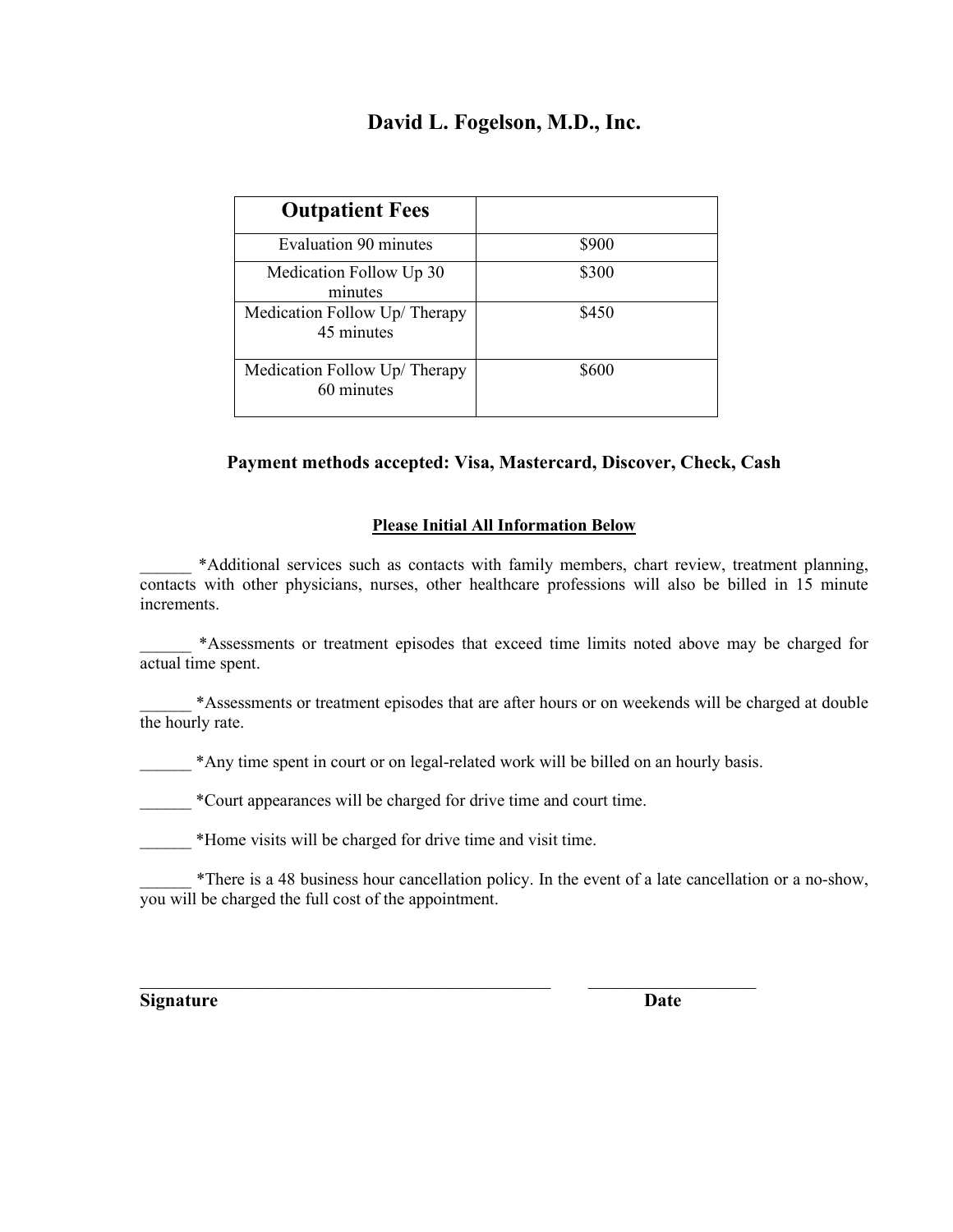## **NEW PATIENT INFORMATION RECORD (PLEASE WRITE LEGIBLY)**

| <b>First Name</b>                              | <b>Last Name</b>         |                                                                                                                             |         |                            | Referred By            |  |  |
|------------------------------------------------|--------------------------|-----------------------------------------------------------------------------------------------------------------------------|---------|----------------------------|------------------------|--|--|
|                                                |                          |                                                                                                                             |         |                            |                        |  |  |
| Driver's License Number                        | Marital<br><b>Status</b> | Date of Birth<br>$\begin{array}{c} - - \end{array} \begin{array}{c} I \\ - \end{array} \begin{array}{c} I \\ - \end{array}$ |         | Age                        | Social Security Number |  |  |
| <b>Street Address</b>                          | City                     |                                                                                                                             |         | State                      | Zip Code               |  |  |
| Home Phone                                     | Cell Phone               |                                                                                                                             |         |                            | Email                  |  |  |
| <b>Employed By or Retired From</b>             | Occupation (Or Student)  |                                                                                                                             |         | How<br>long?               | <b>Business Phone</b>  |  |  |
| <b>Employer's Street Address</b>               | City                     |                                                                                                                             |         | State                      | Zip Code               |  |  |
| <b>Person Responsible for Payment</b>          | City and State           |                                                                                                                             |         | Zip Code                   | Home Phone             |  |  |
| <b>Referring Physician</b>                     |                          |                                                                                                                             |         | <b>Referring Therapist</b> |                        |  |  |
| Address                                        |                          |                                                                                                                             | Address |                            |                        |  |  |
| Phone                                          |                          |                                                                                                                             |         | Phone                      |                        |  |  |
| Person to Contact in Case of Emergency<br>Name |                          |                                                                                                                             |         |                            |                        |  |  |
| Relationship                                   | Home Phone               |                                                                                                                             |         |                            | Cell Phone             |  |  |

# **\*Please circle the preferred method of appointment reminder\***

Phone Call at Home Phone Call to Cell Phone Text Message to Cell Phone Email Only<br>Email **and** Call to Cell Email **and** Text Message to Cell Email **and** Text Message to Cell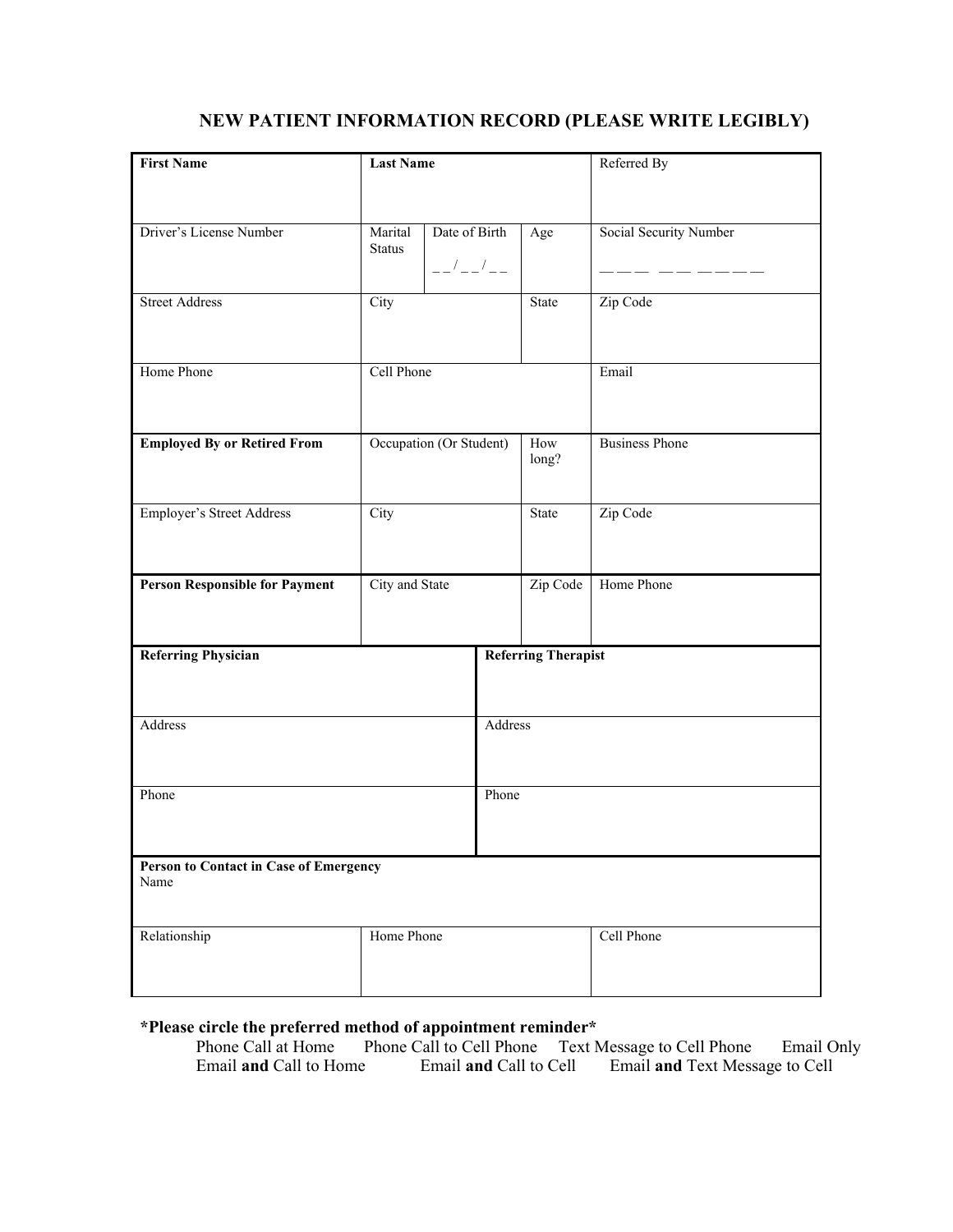#### TO BE FILLED OUT BY PATIENT (Please complete the following to the best of your ability)

- A. Personal Medical History
	- 1. Do you receive regular medical care from a physician or clinic?

**YES NO**

- 2. If yes, please provide the following information:
	- Name of Physician or Clinic:
	- Phone: ( )
	- Address:
- 3. Have you ever had any of the following illnesses?

| Please make a $X$ for each illness | N <sub>O</sub> | <b>YES</b> | Please make a $X$ for each illness | NO | <b>YES</b> |
|------------------------------------|----------------|------------|------------------------------------|----|------------|
| <b>High Blood Pressure</b>         |                |            | Migraine Headaches                 |    |            |
| <b>Diabetes</b>                    |                |            | Peptic Ulcer (Stomach Ulcer)       |    |            |
| Cancer                             |                |            | Colitis                            |    |            |
| <b>Thyroid Disease</b>             |                |            | Meningitis or Encephalitis         |    |            |
| Other Hormone Problem              |                |            | Tuberculosis                       |    |            |
| Alcoholism                         |                |            | <b>Stroke</b>                      |    |            |
| Gonorrhea                          |                |            | <b>Rheumatic Fever</b>             |    |            |
| Syphilis                           |                |            | Asthma                             |    |            |
| Epilepsy                           |                |            | <b>Birth Defects</b>               |    |            |

|      | 4. Have you had any other disease? NO YES If yes, explain: ______________________ |                         |               |            |
|------|-----------------------------------------------------------------------------------|-------------------------|---------------|------------|
|      |                                                                                   |                         |               |            |
|      | 5. What is your current weight? (Estimate if you do not know exactly)             |                         |               | <b>lbs</b> |
| 6.   | What is the most you have ever weighed? <u>Shake When and the When</u>            |                         |               |            |
| 7.   | Can you explain any recent weight loss or weight gain?                            |                         |               |            |
|      |                                                                                   |                         |               |            |
| 8.   | Have you ever had to be hospitalized? NO<br>If yes, complete the following:       | <b>YES</b>              |               |            |
| Year | <b>Doctor's Name</b>                                                              | <b>Name of Hospital</b> | <b>Reason</b> |            |
|      |                                                                                   |                         |               |            |
|      |                                                                                   |                         |               |            |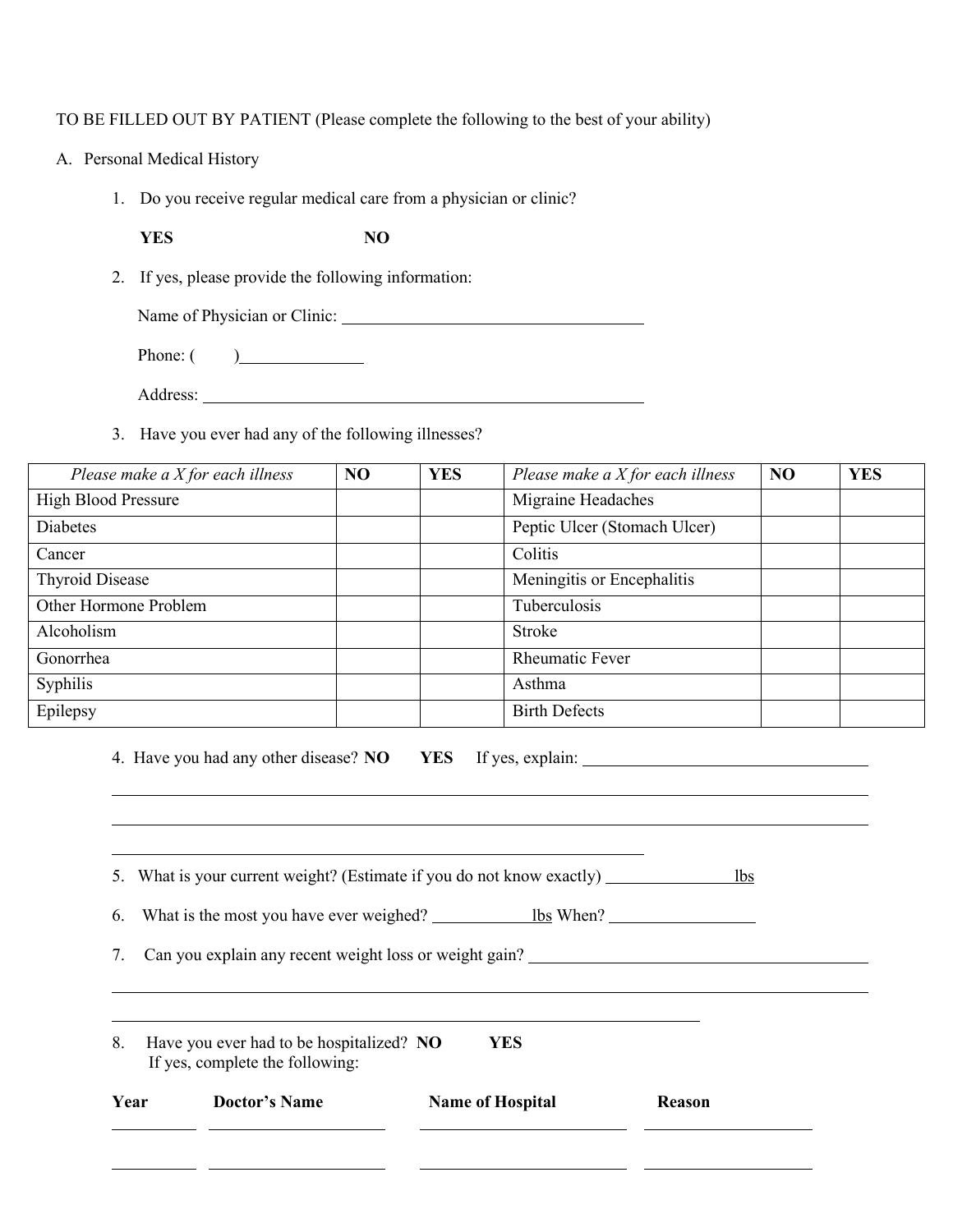#### 9. Have you ever had surgery or been advised to have surgery? **NO YES** If yes, complete the following:

| Year | <b>Doctor's Name</b> | <b>Name of Hospital</b> | <b>Name of Operation/Procedure</b> |
|------|----------------------|-------------------------|------------------------------------|
|------|----------------------|-------------------------|------------------------------------|

<u> 1989 - Johann John Stone, mars eta inperiodo eta inperiodo eta inperiodo eta inperiodo eta inperiodo eta inp</u>

#### 10. Have you ever had any injuries?

|                                            | N <sub>O</sub> | <b>YES</b> | How did it happen? |
|--------------------------------------------|----------------|------------|--------------------|
| Head Injury                                |                |            |                    |
| Concussion (Ever been knocked unconscious) |                |            |                    |
| Food, Chemical, Drug Poisoning             |                |            |                    |
| <b>Broken Bones</b>                        |                |            |                    |
| Severe Cuts or Lacerations                 |                |            |                    |
| Other:                                     |                |            |                    |

11. Do you have any allergies?

| N <sub>O</sub> | <b>YES</b> | How are you affected? |
|----------------|------------|-----------------------|
|                |            |                       |
|                |            |                       |
|                |            |                       |
|                |            |                       |
|                |            |                       |
|                |            |                       |
|                |            |                       |

#### 12. Have you recently had any of the following tests?

|                         | N <sub>O</sub> | <b>YES</b> | <b>WHEN</b> | <b>WHERE</b> | <b>RESULTS</b> |
|-------------------------|----------------|------------|-------------|--------------|----------------|
| Physical Exam           |                |            |             |              |                |
| <b>Blood Tests</b>      |                |            |             |              |                |
| Chest X-Ray             |                |            |             |              |                |
| TB Skin Test (PPD)      |                |            |             |              |                |
| Electrocardiogram (EKG) |                |            |             |              |                |
| Brain Scan or EMI       |                |            |             |              |                |
| <b>EEG</b>              |                |            |             |              |                |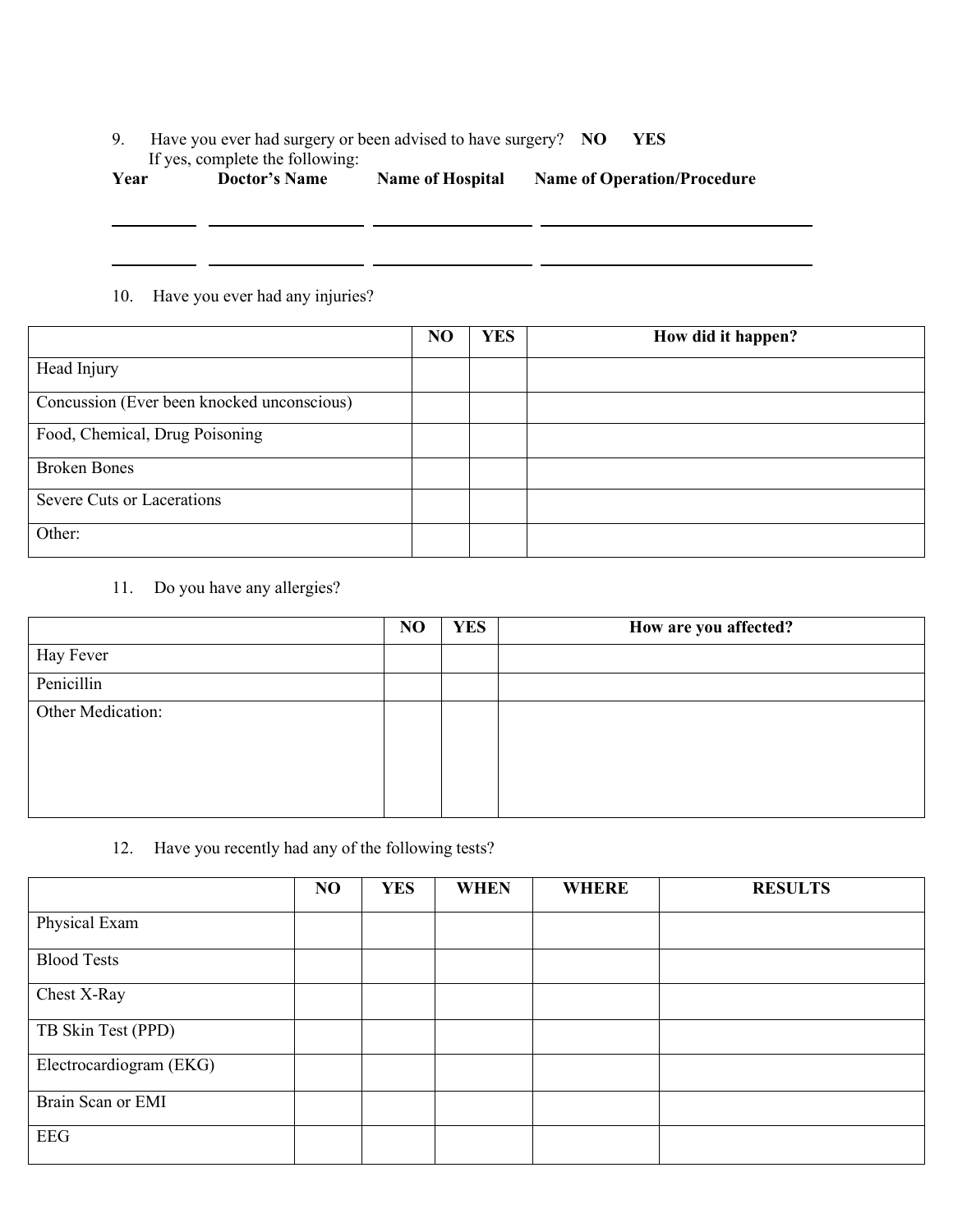13. Are you in the habit of using any of the following items?

|                                                                                                            | <b>Amount Currently Using</b>                                                                                                                                                                                                                                                                                                                                                                                    | <b>Most Ever Used</b>           |
|------------------------------------------------------------------------------------------------------------|------------------------------------------------------------------------------------------------------------------------------------------------------------------------------------------------------------------------------------------------------------------------------------------------------------------------------------------------------------------------------------------------------------------|---------------------------------|
| Coffee (Cups/Day)                                                                                          |                                                                                                                                                                                                                                                                                                                                                                                                                  |                                 |
| Cigarettes (Packs/Day)                                                                                     |                                                                                                                                                                                                                                                                                                                                                                                                                  |                                 |
| Alcohol (Amounts/Types of Alcohol Used<br>Daily)                                                           |                                                                                                                                                                                                                                                                                                                                                                                                                  |                                 |
| Marijuana (Joints/Day)                                                                                     |                                                                                                                                                                                                                                                                                                                                                                                                                  |                                 |
| Vitamins                                                                                                   |                                                                                                                                                                                                                                                                                                                                                                                                                  |                                 |
| <b>Sleeping Pills</b>                                                                                      |                                                                                                                                                                                                                                                                                                                                                                                                                  |                                 |
| Glue or Paint Inhalation                                                                                   |                                                                                                                                                                                                                                                                                                                                                                                                                  |                                 |
| Aspirin                                                                                                    |                                                                                                                                                                                                                                                                                                                                                                                                                  |                                 |
| Laxatives                                                                                                  |                                                                                                                                                                                                                                                                                                                                                                                                                  |                                 |
| If yes, please give name and dosage:<br>C. Personal Psychiatric History<br>If yes, complete the following: | 1. Have you ever received any previous psychiatric or psychological evaluation or treatment?                                                                                                                                                                                                                                                                                                                     | <b>YES</b><br>N <sub>O</sub>    |
| Doctor, Clinic, Hospital<br>Year                                                                           | Reason                                                                                                                                                                                                                                                                                                                                                                                                           | <b>Medication Used (if any)</b> |
| 2. Have you ever attempted suicide in the past?<br>If yes, complete the following:<br>Year                 | N <sub>O</sub><br><b>YES</b><br>How did you attempt suicide?<br>the control of the control of the control of the control of the control of the control of the control of the control of the control of the control of the control of the control of the control of the control of the control<br>the contract of the contract of the contract of the contract of the contract of the contract of the contract of | <b>What happened?</b>           |
|                                                                                                            |                                                                                                                                                                                                                                                                                                                                                                                                                  |                                 |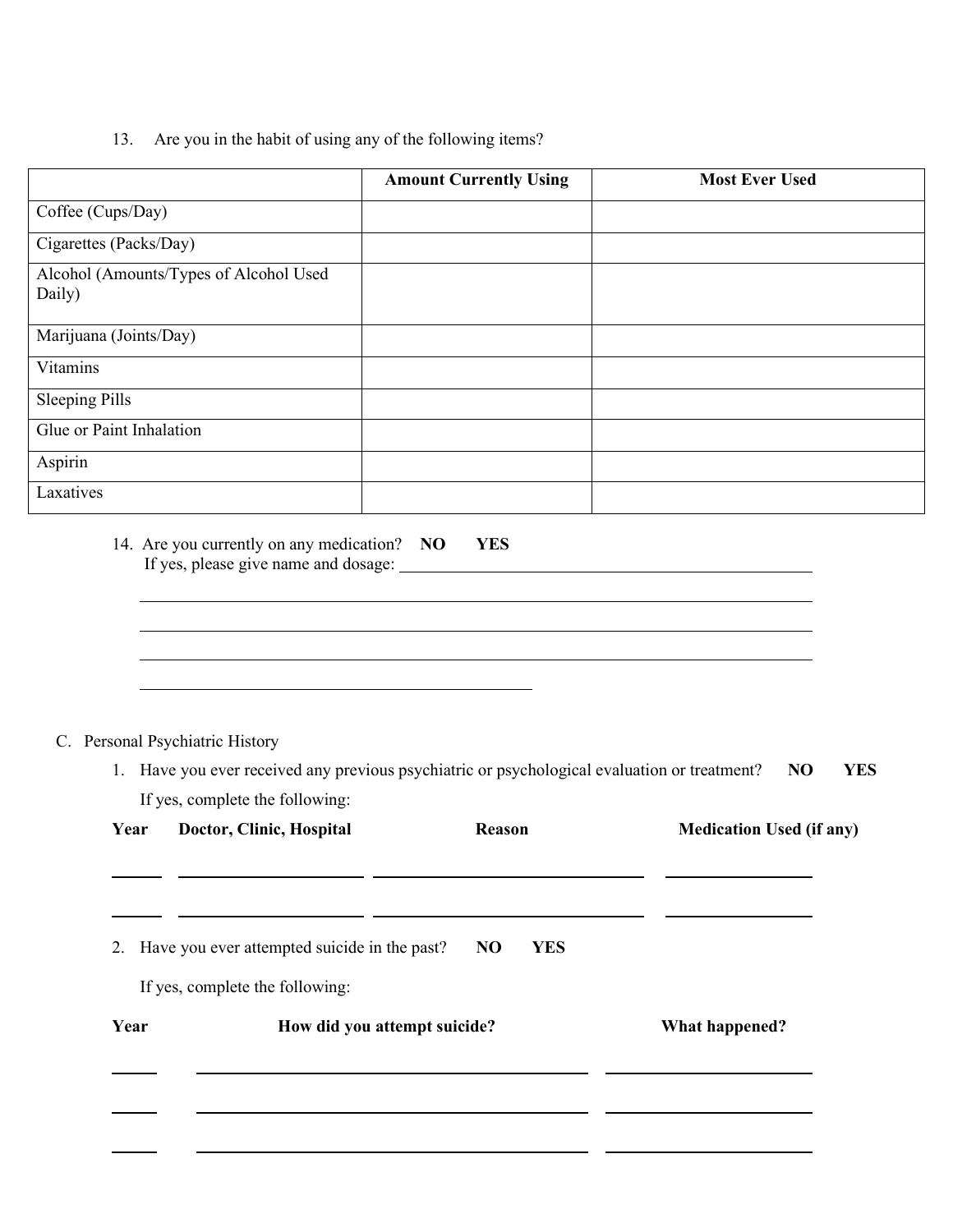### D. Family History:

|                                                 | Father | Mother |              | <b>Brother</b> |                |              | Sister         |                | Spouse |              |                | Children       |                |   |   |
|-------------------------------------------------|--------|--------|--------------|----------------|----------------|--------------|----------------|----------------|--------|--------------|----------------|----------------|----------------|---|---|
| Age (if deceased give date<br>and age at death) |        |        | $\mathbf{1}$ | $\overline{2}$ | $\overline{3}$ | $\mathbf{1}$ | $\overline{2}$ | $\overline{3}$ |        | $\mathbf{1}$ | $\overline{2}$ | $\overline{3}$ | $\overline{4}$ | 5 | 6 |
| Cancer                                          |        |        |              |                |                |              |                |                |        |              |                |                |                |   |   |
| Tuberculosis                                    |        |        |              |                |                |              |                |                |        |              |                |                |                |   |   |
| Diabetes                                        |        |        |              |                |                |              |                |                |        |              |                |                |                |   |   |
| High Blood Pressure                             |        |        |              |                |                |              |                |                |        |              |                |                |                |   |   |
| Stroke                                          |        |        |              |                |                |              |                |                |        |              |                |                |                |   |   |
| Heart Attack or Heart<br>Trouble                |        |        |              |                |                |              |                |                |        |              |                |                |                |   |   |
| Epilepsy or Convulsions                         |        |        |              |                |                |              |                |                |        |              |                |                |                |   |   |
| Nervous Breakdown or<br>Severe Depression       |        |        |              |                |                |              |                |                |        |              |                |                |                |   |   |
| Alcoholism                                      |        |        |              |                |                |              |                |                |        |              |                |                |                |   |   |
| Suicide or Suicide<br>Attempt                   |        |        |              |                |                |              |                |                |        |              |                |                |                |   |   |
| Drug Abuse                                      |        |        |              |                |                |              |                |                |        |              |                |                |                |   |   |
| <b>Birth Defects or Genetic</b><br>Disorders    |        |        |              |                |                |              |                |                |        |              |                |                |                |   |   |
| Thyroid Problem                                 |        |        |              |                |                |              |                |                |        |              |                |                |                |   |   |
| Other Hormone<br>Problem                        |        |        |              |                |                |              |                |                |        |              |                |                |                |   |   |
| Migraine Headaches                              |        |        |              |                |                |              |                |                |        |              |                |                |                |   |   |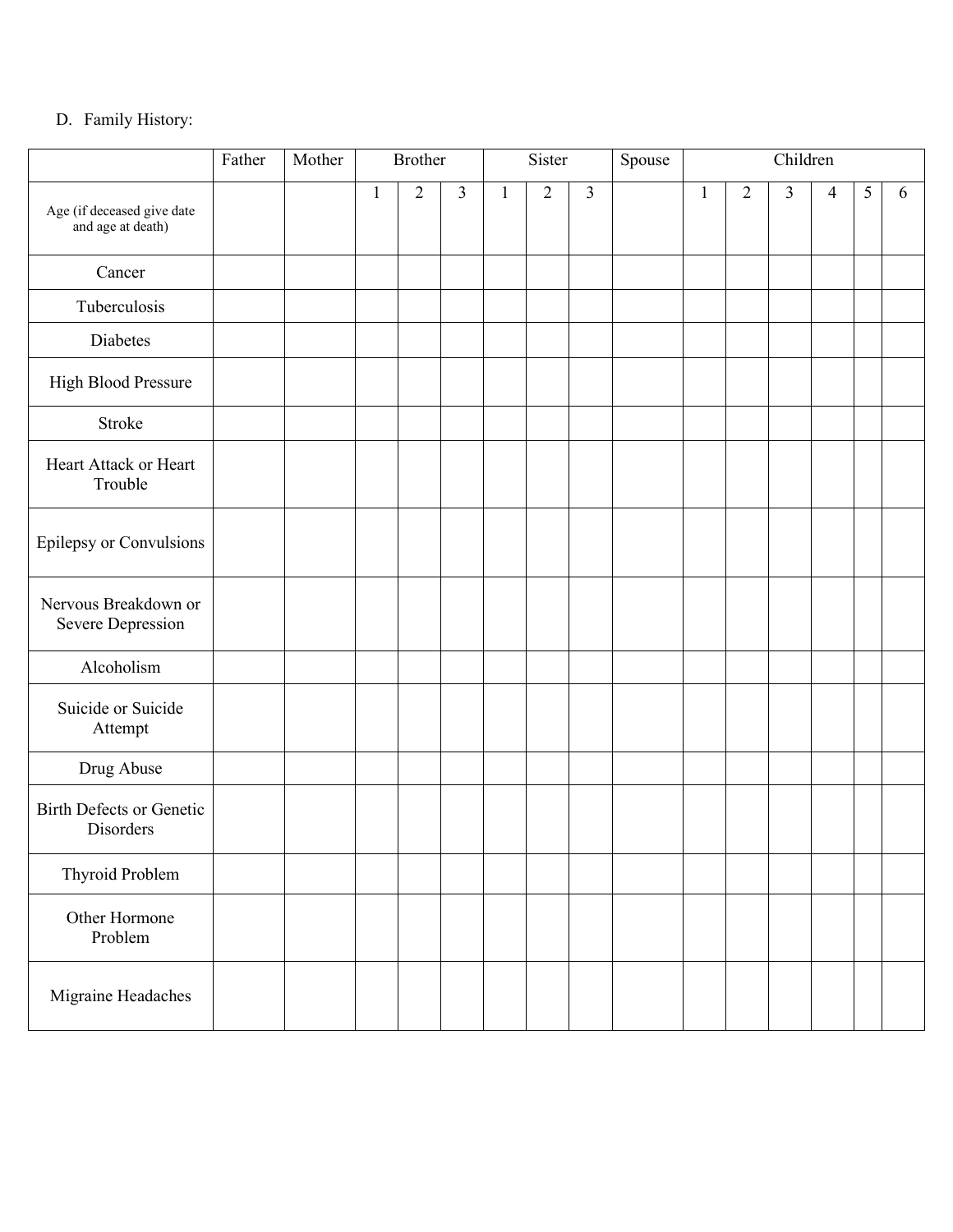#### E. Review of Your Current Health:

1. Do you have?

|                                               | NO | <b>YES</b> |                                                    | N <sub>O</sub> | <b>YES</b> |
|-----------------------------------------------|----|------------|----------------------------------------------------|----------------|------------|
| Lumps anywhere                                |    |            | Unusual excessive thirst                           |                |            |
| Double vision or poor vision                  |    |            | Urine problems, blood in urine                     |                |            |
| Difficulty hearing                            |    |            | Indigestion, gas, heartburn                        |                |            |
| Fainting spells, blackout spells              |    |            | Stomach pain or stomach ulcer                      |                |            |
| Convulsions                                   |    |            | Diarrhea                                           |                |            |
| Paralysis                                     |    |            | Constipation                                       |                |            |
| <b>Dizziness</b>                              |    |            | Vomiting, vomiting blood                           |                |            |
| Headaches                                     |    |            | Blood in stool                                     |                |            |
| Thyroid problem goiter                        |    |            | Change in appetite or eating habits                |                |            |
| Skin problem                                  |    |            | Trouble sleeping                                   |                |            |
| Cough or wheeze                               |    |            | Sexual problems                                    |                |            |
| Chest pain                                    |    |            | Weight loss or weight gain                         |                |            |
| Spitting up blood                             |    |            | Depression                                         |                |            |
| Shortness of breath at night or with exercise |    |            | Suicidal thoughts                                  |                |            |
| Palpitation or heart fluttering               |    |            | Problems with memory, thinking or<br>concentration |                |            |
| Swelling of hands or feet                     |    |            | Weakness or tiredness                              |                |            |
| Visual hallucinations                         |    |            | Joint pain                                         |                |            |
| Fever, sweats, or chills                      |    |            |                                                    |                |            |

Please describe or explain any of the positive answers above:

2. For Females Only:

- a. Date your last menstrual period began:
- b. Number of pregnancies:
- c. Number of children born alive:
- d. Number of therapeutic abortions:
- e. Number of miscarriages or stillbirths:
- f. Have you had a Pap smear within the last year? **NO YES**
- g. Do you use any contraceptive method? **NO YES** If yes, what?
	-

h. Do you examine your breasts for lumps? **NO YES**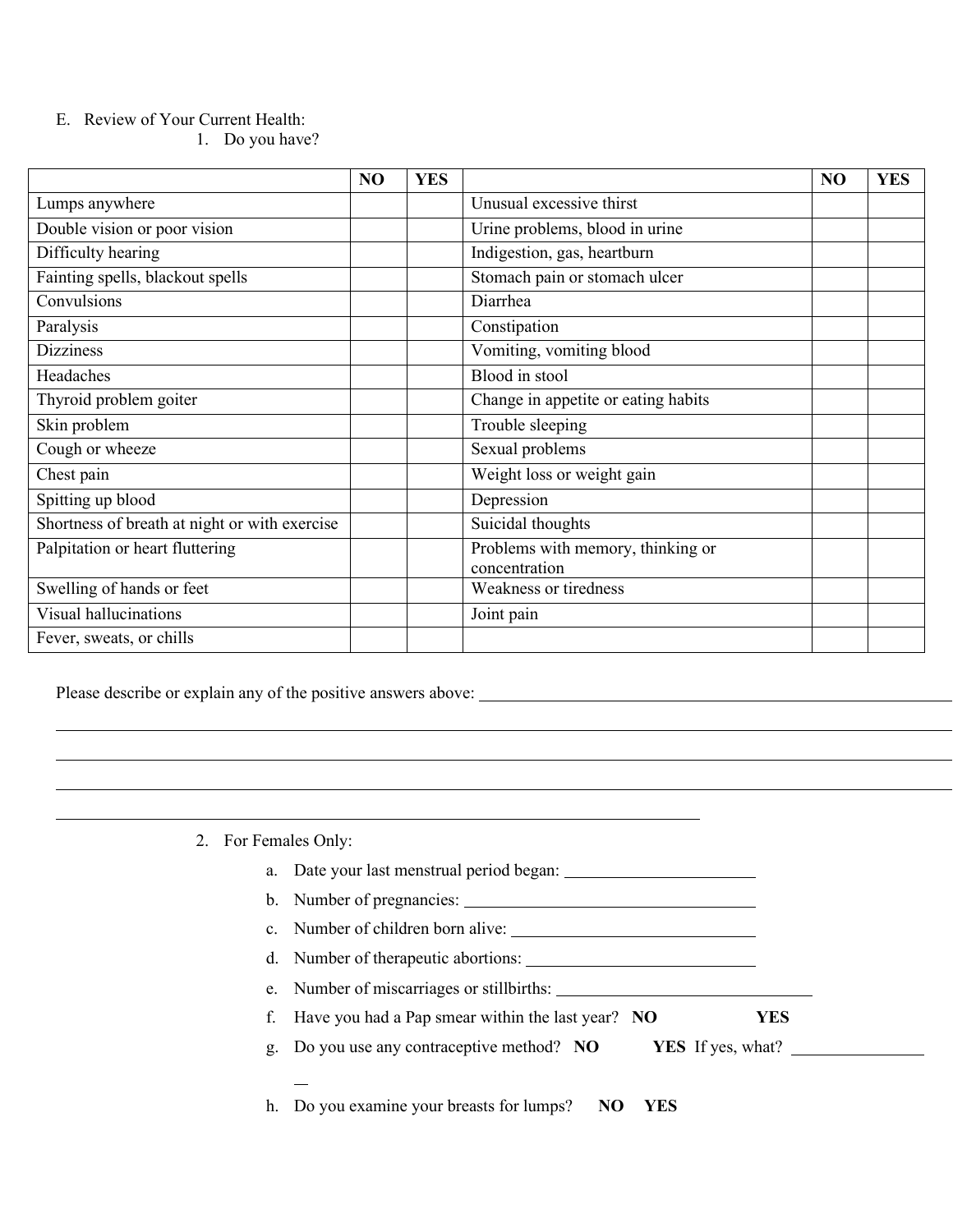|  | F. Have you ever used any of the following drugs or medications? (circle the ones used) |  |
|--|-----------------------------------------------------------------------------------------|--|
|  |                                                                                         |  |
|  |                                                                                         |  |

|                                                    | N <sub>O</sub> | <b>YES</b> | <b>WHEN</b> | <b>HOW MUCH?</b> |
|----------------------------------------------------|----------------|------------|-------------|------------------|
| Dilantin, L-Dopa, Cogentin, Artane                 |                |            |             |                  |
| Valium, Serax, Dalmane, Tranxene, Librium          |                |            |             |                  |
| Sinequan, Tofranil, Elavil, Meprobamate            |                |            |             |                  |
| Thorazine, Mellaril, Stelazine, Navane, Haldol     |                |            |             |                  |
| Prolixin Injection, Loxitane, Moban, Serentil      |                |            |             |                  |
| Phenobarbital, Seconal, Tuinal, Other Barbiturates |                |            |             |                  |
| Amphetamines, Other Stimulants, Cocaine            |                |            |             |                  |
| Heroin, Codein, Methadone, Percodan, Dilaudid      |                |            |             |                  |
| Talwin, Darvon, Demerol                            |                |            |             |                  |
| Quaaludes, Placidyl, Other Sedatives               |                |            |             |                  |
| <b>PCP</b>                                         |                |            |             |                  |
| LSD, Mushrooms, Psilocybin, Other Hallucinogens    |                |            |             |                  |
| Other                                              |                |            |             |                  |

# G. Have you ever taken any of the following medications?

| <b>Brand Name (generic)</b>       | NO | <b>YES</b> | <b>Brand Name</b> (generic)         | NO | <b>YES</b> |
|-----------------------------------|----|------------|-------------------------------------|----|------------|
| Abilify (aripiprazole)            |    |            | Ketamine                            |    |            |
| Adderall (amphetamine salts)      |    |            | Neurontin (gabapentin)              |    |            |
| Ambien (zolpidem)                 |    |            | Norpramin/ Pertofrane (desipramine) |    |            |
| Anafranil (clomipramine)          |    |            | Nuplazid (pimavanserin)             |    |            |
| Aplenzin (bupropion)              |    |            | Nuvigil (armodafinil)               |    |            |
| Asendin (amoxapine)               |    |            | Pamelor (nortriptyline)             |    |            |
| Ativan (lorazepam)                |    |            | Parnate (tranylcypromine)           |    |            |
| Buspar (buspirone)                |    |            | Paxil (paroxetine)                  |    |            |
| Caplyta (lumateperone)            |    |            | Provigil (modafinil)                |    |            |
| Celexa (citalopram)               |    |            | Prozac (fluoxetine)                 |    |            |
| Clozapine (clozaril)              |    |            | Remeron (mirtazapine)               |    |            |
| Concerta (methylphenidate)        |    |            | Rexulti (brexpiprazole)             |    |            |
| Cymbalta (duloxetine)             |    |            | Risperdal (risperidone)             |    |            |
| Cytomel (liothyronine)            |    |            | Ritalin (methylphenidate)           |    |            |
| Depakote/Depakane (valproic acid) |    |            | Saphris (asenapine)                 |    |            |
| Desyrel (trazodone)               |    |            | Seroquel (quetiapine)               |    |            |
| Effexor (venlafaxine)             |    |            | Serzone (nefazodone)                |    |            |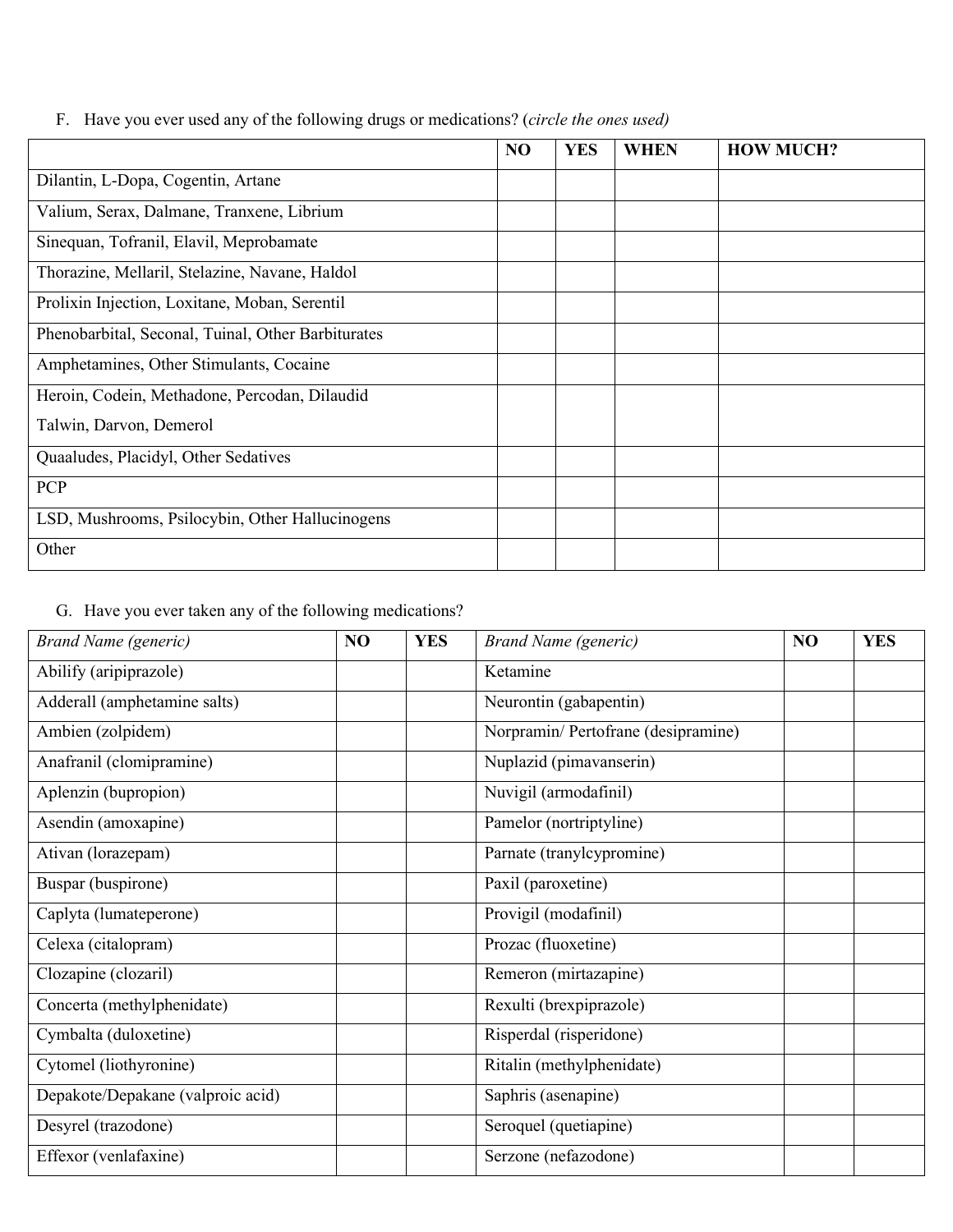| Fanapt (iloperidone)         | Spravato (esketamine)             |
|------------------------------|-----------------------------------|
| Fetzima (levomilnacipran)    | Suboxone (buprenorphine/naloxone) |
| Geodon (ziprasidone)         | Tegretol (carbamazepine)          |
| Intuniv (guanfacine)         | Trintellix (vortioxetine)         |
| Invega (paliperidone)        | Viibryd (vilazodone)              |
| Klonopin (clonazepam)        | Vraylar (cariprazine)             |
| Lamictal (lamotrigine)       | Vyvanse (lisdexamfetamine)        |
| Latuda (lurasidone)          | Wellbutrin (buproprion)           |
| Lexapro (escitalopram)       | Xanax (alprazolam)                |
| Lithobid (lithium carbonate) | Zoloft (sertraline)               |
| Lunesta (eszopiclone)        | Zyprexa (olanzapine)              |
| Luvox (fluvoxamine)          |                                   |
| Lyrica (pregabalin)          |                                   |
| Marplan (isocarboxazid)      |                                   |
| Nardil (phenelzine)          |                                   |

#### H. Do you now or in the past:

|                                          | N <sub>O</sub> | <b>YES</b> |
|------------------------------------------|----------------|------------|
| Snore                                    |                |            |
| Jerk your arms/legs while asleep         |                |            |
| Gasp for breath during sleep             |                |            |
| Have creeping or crawling leg sensations |                |            |
| Fall asleep suddenly during the day      |                |            |
| Wet the bed                              |                |            |
| Walk or talk in your sleep               |                |            |

#### I. Have you ever:

|                                                                          | N <sub>O</sub> | YES |
|--------------------------------------------------------------------------|----------------|-----|
| Binged on food uncontrollably                                            |                |     |
| Forced yourself to vomit food                                            |                |     |
| Used laxatives, water pills, diet pills, enemas or ipecac to lose weight |                |     |
| Lost so much weight you stopped having your menstrual period             |                |     |
| Been told you are bulimic or anorexic                                    |                |     |

J. Do you ever have: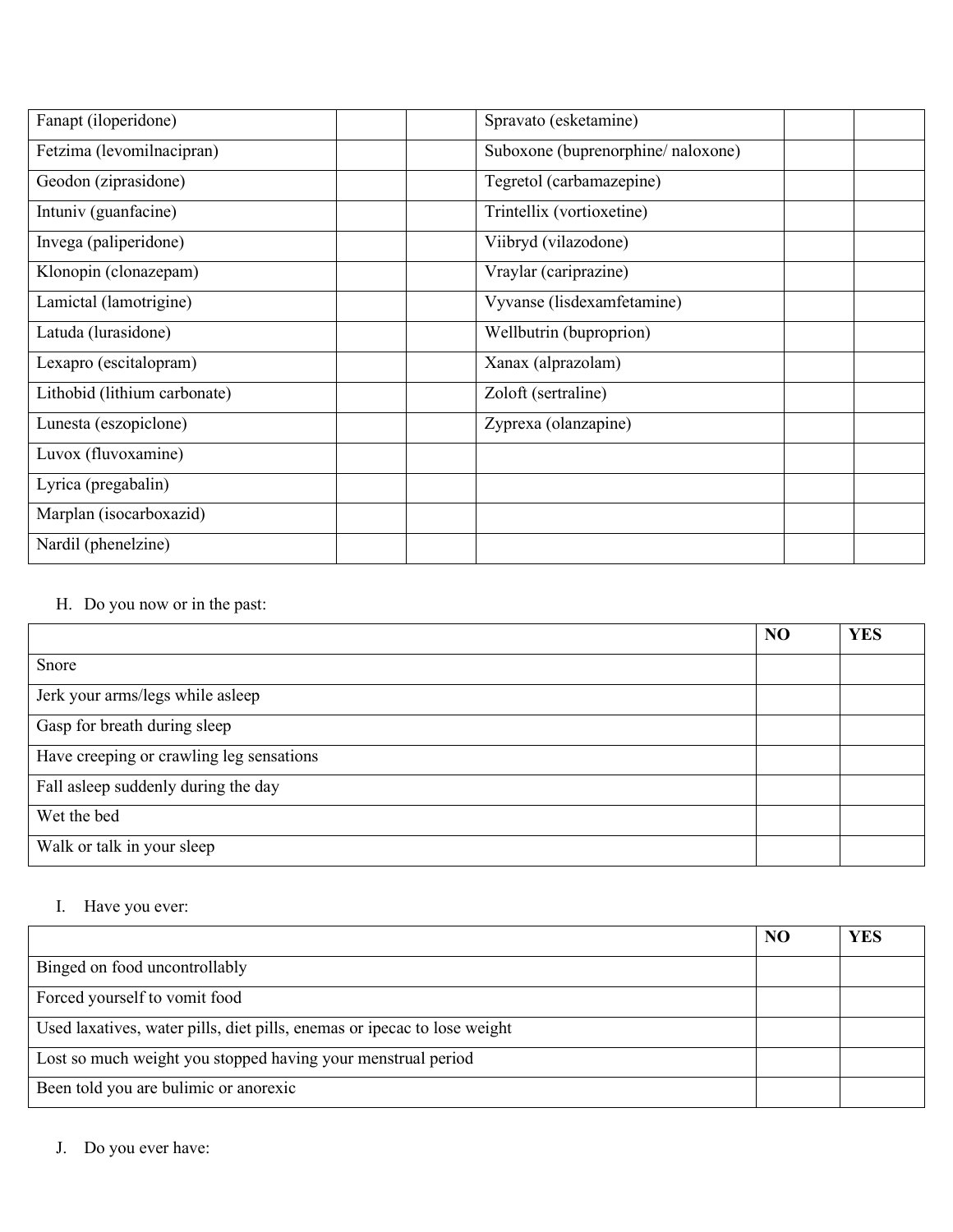|                                                                           | N <sub>O</sub> | <b>YES</b> |
|---------------------------------------------------------------------------|----------------|------------|
| Repetitive, unwanted thoughts                                             |                |            |
| Irresistible urges to check, count, clean, touch or say things repeatedly |                |            |
| Spasms, twitches or tics                                                  |                |            |

#### K. While in school, did you:

|                                             | N <sub>O</sub> | <b>YES</b> |
|---------------------------------------------|----------------|------------|
| Have trouble sitting in class               |                |            |
| Have trouble concentrating on school work   |                |            |
| Have trouble getting along with schoolmates |                |            |
| Have anxiety about going to school          |                |            |
| Get left back or expelled                   |                |            |
| Attend special education classes            |                |            |
| Have a stutter, lisp                        |                |            |
| Run away from home                          |                |            |

#### L. Have you ever experienced:

|                                                                                                     | N <sub>O</sub> | <b>YES</b> |
|-----------------------------------------------------------------------------------------------------|----------------|------------|
| Hearing voices when no one is around                                                                |                |            |
| Watching things disappear, or change shape, color or position when this should not have occurred    |                |            |
| Unusual (rotten or fragment) smells without anything to account for it                              |                |            |
| Feelings of being touched without anyone or anything actually touching you                          |                |            |
| A sense of detachment from your surroundings                                                        |                |            |
| A feeling of unreality                                                                              |                |            |
| Periods of excessive energy, racing thoughts, diminished need for sleep, euphoria, spending sprees, |                |            |
| increased sex drive, feelings of power                                                              |                |            |

### M. Have you ever had:

|                           | N <sub>O</sub> | <b>YES</b> |
|---------------------------|----------------|------------|
| Hepatitis                 |                |            |
| Kidney disease/stones     |                |            |
| Glaucoma                  |                |            |
| <b>Blood Transfusions</b> |                |            |
| Lyme Disease              |                |            |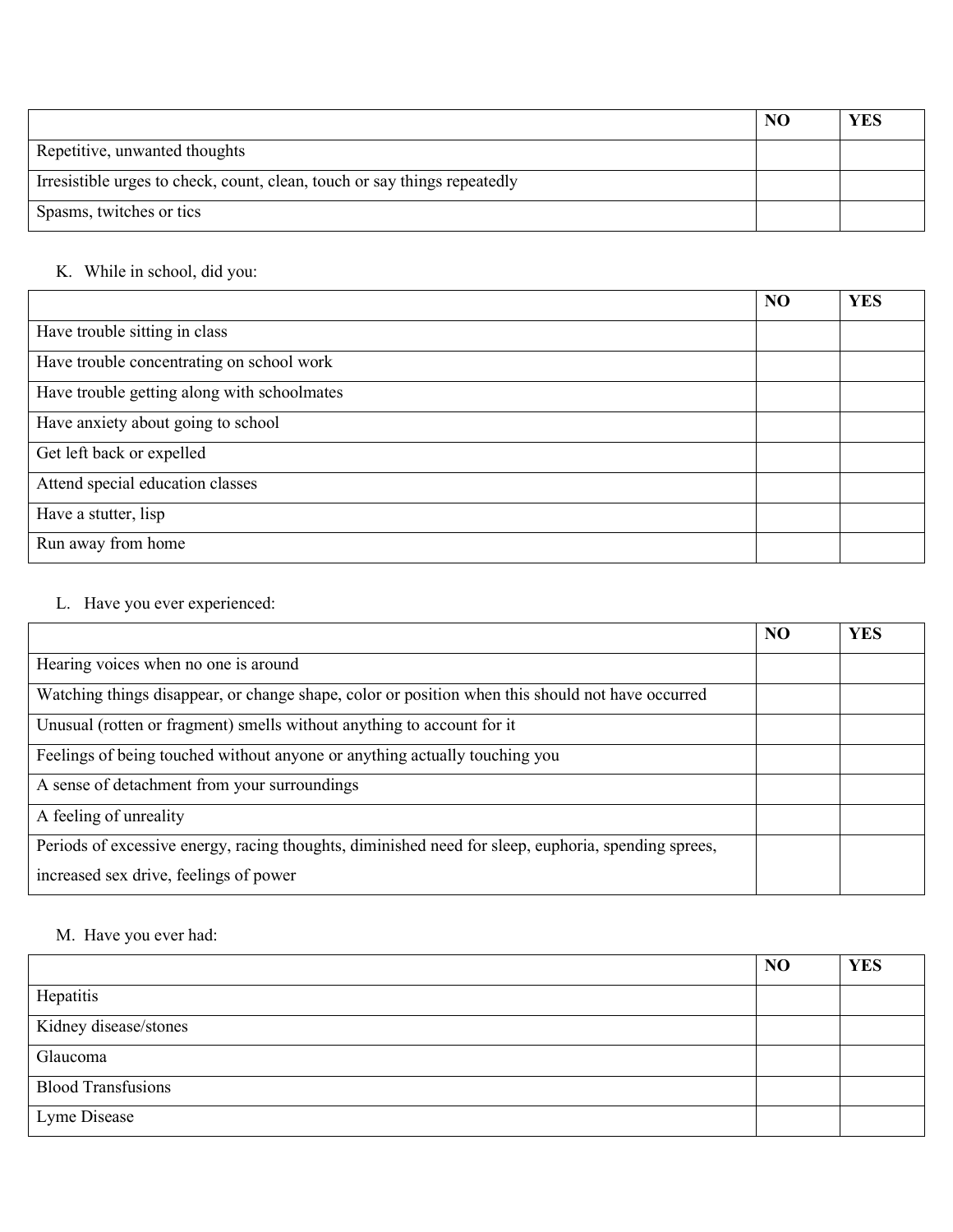|  |  | N. Have any of your family (parents, brothers/sisters, children, aunts/uncles, grandparents) had the following: |  |  |  |  |
|--|--|-----------------------------------------------------------------------------------------------------------------|--|--|--|--|
|  |  |                                                                                                                 |  |  |  |  |
|  |  |                                                                                                                 |  |  |  |  |

|                                         | NO | <b>YES</b> |
|-----------------------------------------|----|------------|
| Manic-depressive disorder or depression |    |            |
| Schizophrenia                           |    |            |
| Obsessive-compulsive disorder           |    |            |
| Panic Attacks                           |    |            |
| Autism                                  |    |            |
| Epilepsy                                |    |            |
| Tourette's disease                      |    |            |
| Alzheimer's disease                     |    |            |
| Huntington's disease                    |    |            |
| Wilson's disease                        |    |            |
| Parkinson's disease                     |    |            |
| Porphyria                               |    |            |
| Anorexia or Bulimia                     |    |            |

### O. Have you ever been:

|                                                                                         | N <sub>O</sub> | <b>YES</b> |
|-----------------------------------------------------------------------------------------|----------------|------------|
| In the military                                                                         |                |            |
| If yes, dishonorably discharged                                                         |                |            |
| Arrested for any reason                                                                 |                |            |
| Injured in an accident or war                                                           |                |            |
| Subject to physical, sexual or verbal abuse                                             |                |            |
| Involved in a personal injury, or workman's compensation or medical malpractice lawsuit |                |            |
| To your knowledge, have you ever been exposed to any toxic chemicals                    |                |            |

#### P. Have you ever had the experience of:

|                                                                                                | N <sub>O</sub> | <b>YES</b> |
|------------------------------------------------------------------------------------------------|----------------|------------|
| Finding yourself in a place and having no idea how you got there                               |                |            |
| Minutes, hours or days having gone by without any memory of what has happened during that time |                |            |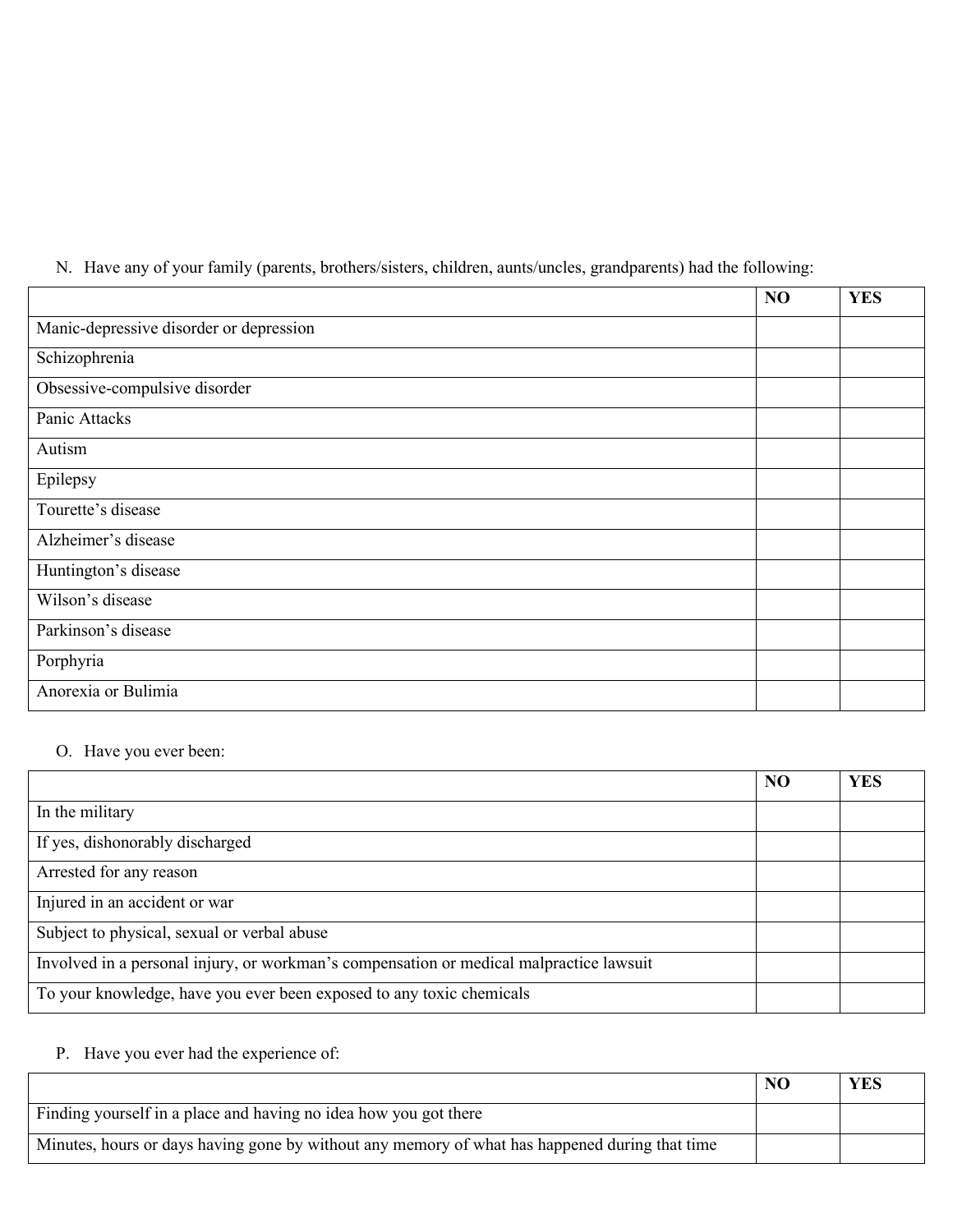| Having no memory for some important events in your life (for example, a graduation, wedding, |  |  |
|----------------------------------------------------------------------------------------------|--|--|
|----------------------------------------------------------------------------------------------|--|--|

# Q. Do you ever have irresistible urges to:

|                                                                 | N <sub>O</sub> | <b>YES</b> |
|-----------------------------------------------------------------|----------------|------------|
| Hurt, attack or kill someone                                    |                |            |
| Throw, break, destroy property                                  |                |            |
| Steal objects you don't need for personal use or monetary value |                |            |
| Gamble, whether you can afford to or not                        |                |            |
| Deliberately set fires                                          |                |            |
| Deliberately pull your hair out                                 |                |            |

### R. Recent stressful life events (in last 2 years):

|                                   | N <sub>O</sub> | <b>YES</b> |                            | NO | <b>YES</b> |
|-----------------------------------|----------------|------------|----------------------------|----|------------|
| Marriage or engagement            |                |            | Personal injury or illness |    |            |
| Separation or divorce             |                |            | Sexual difficulties        |    |            |
| Breakup of important relationship |                |            | Changes in school, work    |    |            |
| Death of close family, friend     |                |            | Changes in residence       |    |            |
| Child left home                   |                |            | Financial disorder         |    |            |
| Bad health of family, friend      |                |            | Legal difficulties         |    |            |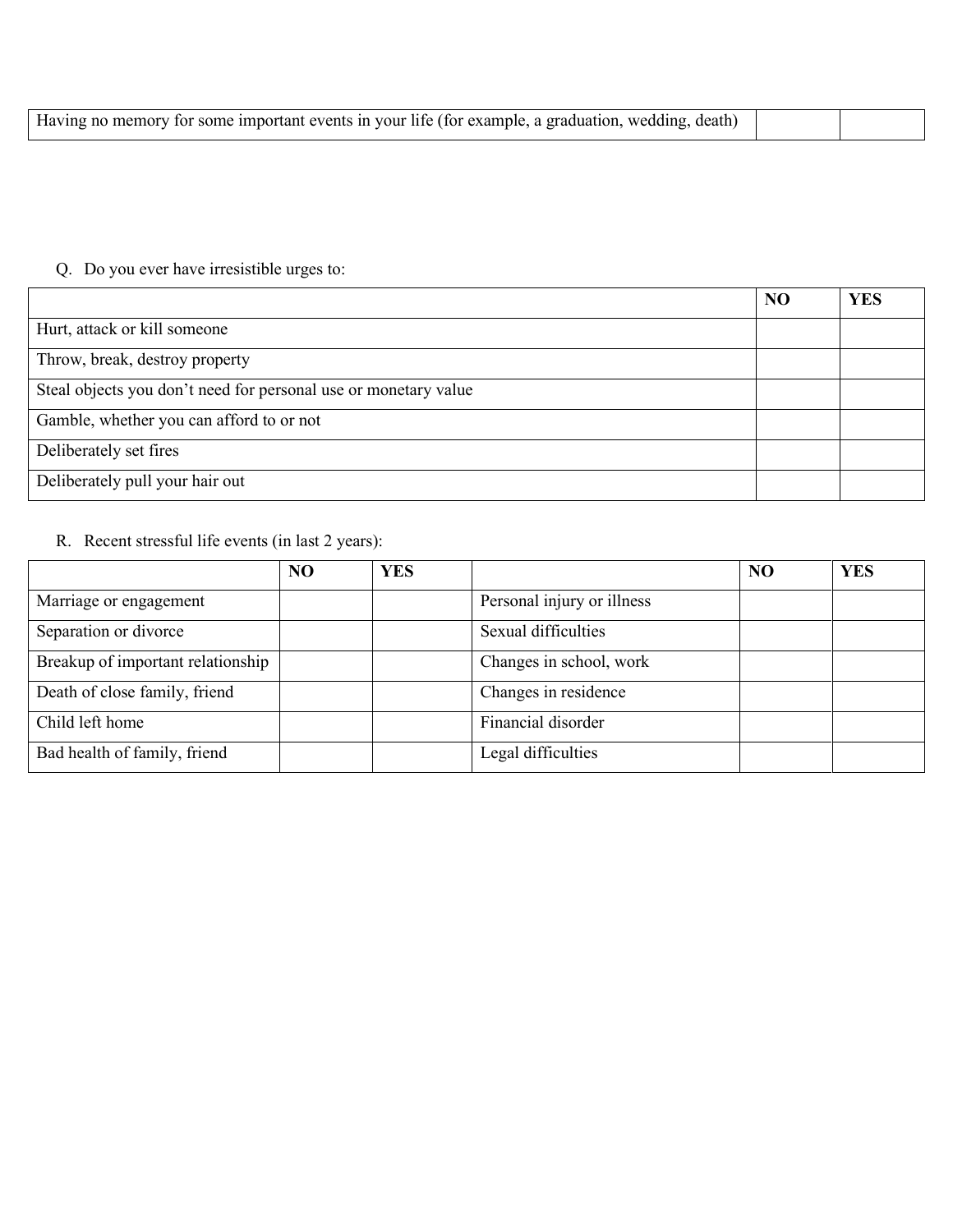# **Instructions**

These questions are about the kind of person you are generally are-that is, how you have usually felt or behaved over the past several years. Circle "YES" if the question completely or mostly applies to you, or circle "NO" if it does not apply to you. If you do not understand a question or are not sure of your answer, leave it blank.

| 1. Have you avoided jobs or tasks that involved having<br>to deal with a lot of people?                                                                     | N <sub>O</sub> | <b>YES</b> | PO <sub>4</sub> |
|-------------------------------------------------------------------------------------------------------------------------------------------------------------|----------------|------------|-----------------|
| 2. Do you avoid getting involved with people unless you<br>are certain they will like you?                                                                  | N <sub>O</sub> | <b>YES</b> | PQ5             |
| 3. Do you find it hard to be "open" even with people you<br>are close to?                                                                                   | N <sub>O</sub> | <b>YES</b> | PQ6             |
| 4. Do you often worry about being criticized or rejected in<br>social situations?                                                                           | N <sub>O</sub> | <b>YES</b> | PQ7             |
| 5. Are you usually quiet when you meet new people?                                                                                                          | N <sub>O</sub> | <b>YES</b> | PQ8             |
| 6. Do you believe that you're not good, as smart, or as<br>attractive as most other people?                                                                 | N <sub>O</sub> | <b>YES</b> | PQ <sub>9</sub> |
| 7. Are you afraid to try new things?                                                                                                                        | N <sub>O</sub> | <b>YES</b> | <b>PQ10</b>     |
| 8. Do you need a lot of advice or reassurance from others<br>before you can make everyday decisions- like what to wear<br>or what to order in a restaurant? | N <sub>O</sub> | <b>YES</b> | PQ11            |
| 9. Do you depend on other people to handle important areas<br>in your life such as finances, child care, or living<br>arrangements?                         | N <sub>O</sub> | <b>YES</b> | PQ12            |
| 10. Do you find it hard to disagree with people even when you<br>think they are wrong?                                                                      | N <sub>O</sub> | <b>YES</b> | PQ13            |
| 11. Do you find it hard to start or work on tasks when there is<br>no one to help you?                                                                      | N <sub>O</sub> | <b>YES</b> | PQ14            |
| 12. Have you often volunteered to do things that are<br>unpleasant?                                                                                         | N <sub>O</sub> | <b>YES</b> | PQ15            |
| 13. Do you usually feel uncomfortable when you are<br>by yourself?                                                                                          | N <sub>O</sub> | <b>YES</b> | <b>PQ16</b>     |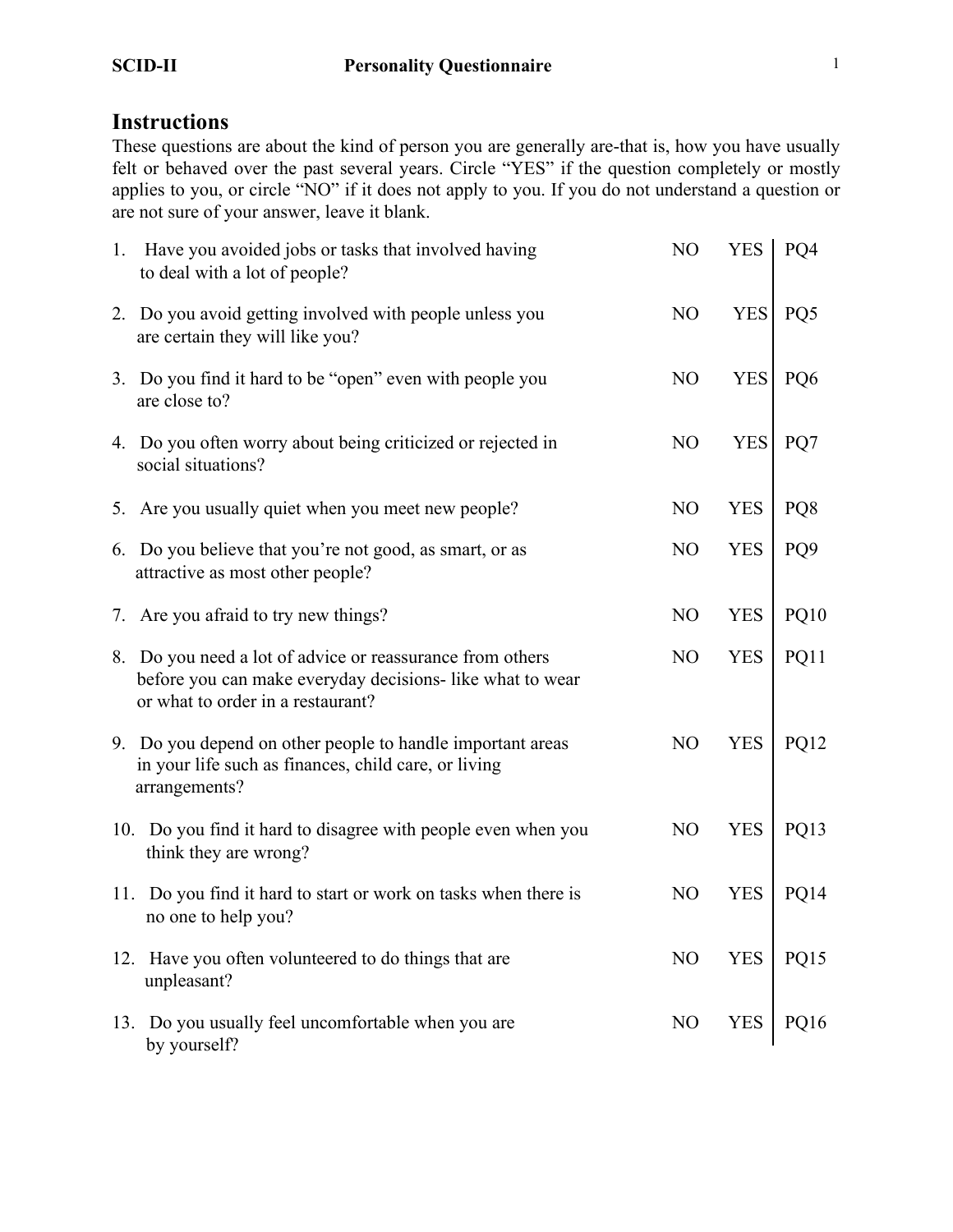| 14. When a close relationship ends, do you feel you<br>immediately have to find someone else to take care of you?                                     | NO             | <b>YES</b> | PQ17        |
|-------------------------------------------------------------------------------------------------------------------------------------------------------|----------------|------------|-------------|
| 15. Do you worry a lot about being left alone to take care of<br>yourself?                                                                            | NO             | <b>YES</b> | PQ18        |
| 16. Are you the kind of person who focuses on details, order,<br>and organization or likes to make lists and schedules?                               | N <sub>O</sub> | <b>YES</b> | PQ19        |
| 17. Do you have trouble finishing jobs because you spend so much<br>time trying to get things exactly right?                                          | N <sub>O</sub> | <b>YES</b> | <b>PQ20</b> |
| 18. Do you or other people feel that you are so devoted to work<br>(or school) tha t you have no time left for anyone else or<br>for just having fun? | N <sub>O</sub> | <b>YES</b> | PQ21        |
| 19. Do you have very high standards about what is right and<br>what is wrong?                                                                         | N <sub>O</sub> | <b>YES</b> | <b>PQ22</b> |
| 20. Do you have trouble throwing things out because they<br>might come in handy some day?                                                             | NO             | <b>YES</b> | <b>PQ23</b> |
| 21. Is it hard for you to let other people help you unless they<br>agree to do things exactly the way you want?                                       | N <sub>O</sub> | <b>YES</b> | PQ24        |
| 22. Is it hard for you to spend money on yourself and other<br>people even when you have enough?                                                      | N <sub>O</sub> | <b>YES</b> | PQ25        |
| 23. Are you often so sure you are right that it doesn't matter what<br>other people say?                                                              | N <sub>O</sub> | <b>YES</b> | PQ26        |
| 24. Have other people told you that are stubborn or rigid?                                                                                            | NO             | <b>YES</b> | PQ27        |
| 25. When someone asks you to do something that you don't want to<br>do, do you say "yes" but then work slowly or do a bad job?                        | NO             | <b>YES</b> | <b>PQ28</b> |
| 26. If you don't want to do something, do you often just<br>"forget" to do it?                                                                        | N <sub>O</sub> | <b>YES</b> | PQ29        |
| 27. Do you often feel that other people don't understand you,<br>or don't appreciate how much you do?                                                 | N <sub>O</sub> | <b>YES</b> | PQ30        |
| 28. Are you often grumpy and likely to get into arguments?                                                                                            | N <sub>O</sub> | <b>YES</b> | PQ31        |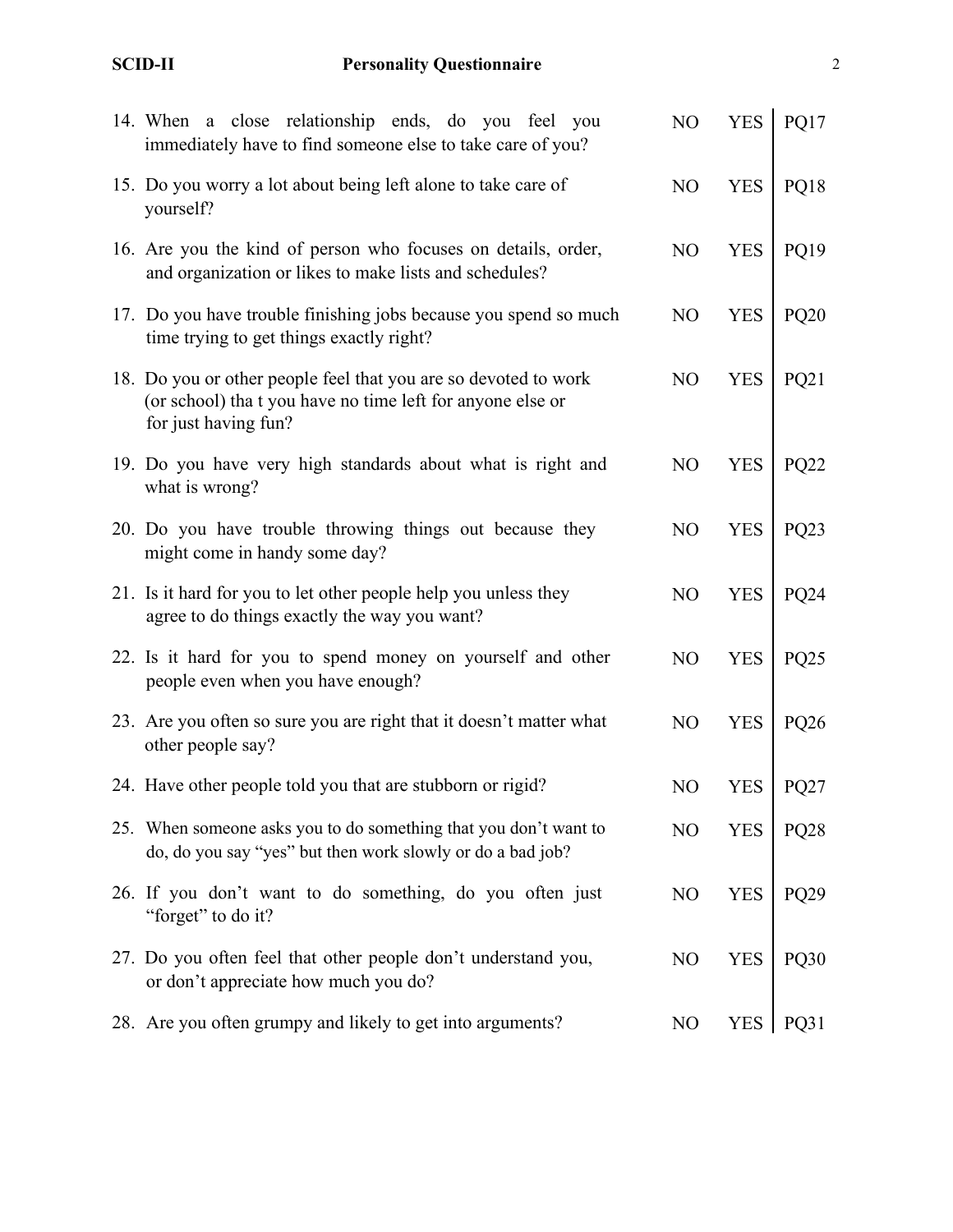# **SCID-II Personality Questionnaire**

| 29. Have you found that most of your bosses, teachers,<br>supervisors, doctors, and others who are supposed to<br>know what they are doing really don't? | N <sub>O</sub> | <b>YES</b> | PQ32        |
|----------------------------------------------------------------------------------------------------------------------------------------------------------|----------------|------------|-------------|
| 30. Do you often think that it's not fair that other people<br>have more than you do?                                                                    | N <sub>O</sub> | <b>YES</b> | PQ33        |
| 31. Do you often complain that more than your share of<br>bad things have happened to you?                                                               | N <sub>O</sub> | <b>YES</b> | PQ34        |
| 32. Do you often angrily refuse to do what others want<br>and then later feel bad and apologize?                                                         | N <sub>O</sub> | <b>YES</b> | PQ35        |
| 33. Do you usually feel unhappy or that life is no fun?                                                                                                  | N <sub>O</sub> | <b>YES</b> | PQ36        |
| 34. Do you believe that you are basically an inadequate person<br>and often don't feel good about yourself?                                              | N <sub>O</sub> | <b>YES</b> | PQ37        |
| 35. Do you often put yourself down?                                                                                                                      | N <sub>O</sub> | <b>YES</b> | PQ38        |
| 36. Do you keep thinking about bad things that have<br>happened in the past or worry about bad things that might<br>happen in the future?                | N <sub>O</sub> | <b>YES</b> | PQ39        |
| 37. Do you often judge others harshly and easily find<br>fault with them?                                                                                | N <sub>O</sub> | <b>YES</b> | PQ40        |
| 38. Do you think that most people are basically no good?                                                                                                 | N <sub>O</sub> | <b>YES</b> | <b>PQ41</b> |
| 39. Do you almost always expect things to turn out badly?                                                                                                | N <sub>O</sub> | <b>YES</b> | <b>PQ42</b> |
| 40. Do you often feel guilty about things you have or haven't done?                                                                                      | N <sub>O</sub> | <b>YES</b> | PQ43        |
| 41. Do you often have to keep an eye out to stop people from<br>using you or hurting you?                                                                | N <sub>O</sub> | <b>YES</b> | PQ44        |
| 42. Do you spend a lot of time wondering if you can trust<br>your friends or the people you work with?                                                   | N <sub>O</sub> | <b>YES</b> | PQ45        |
| 43. Do you find that it is best not to let other people know<br>much about you because they will use it against you?                                     | N <sub>O</sub> | <b>YES</b> | <b>PQ46</b> |
| 44. Do you often detect hidden threats or insults in<br>things people say or do?                                                                         | N <sub>O</sub> | <b>YES</b> | PQ47        |

3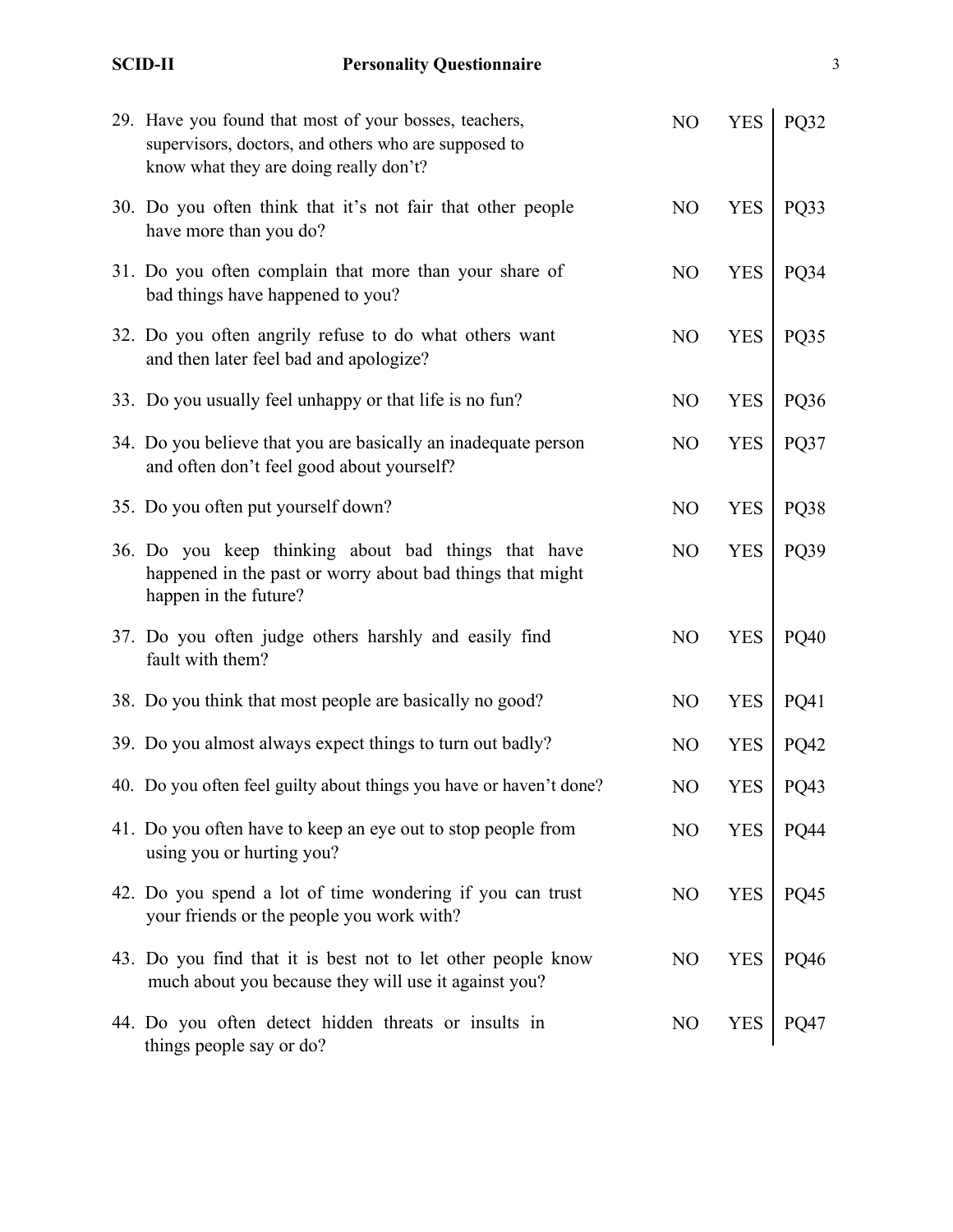| ٦ |  |
|---|--|
|   |  |

| 45. Are you the kind of person who holds grudges or takes a long<br>time to forgive people who have insulted or slighted you?       | NO             | <b>YES</b> | <b>PQ48</b> |
|-------------------------------------------------------------------------------------------------------------------------------------|----------------|------------|-------------|
| 46. Are there many people you can't forgive because they did<br>or said something to you a long time ago?                           | NO             | <b>YES</b> | PQ49        |
| 47. Do you often get angry or lash out when someone criticizes<br>or insults you in some way?                                       | N <sub>O</sub> | <b>YES</b> | <b>PQ50</b> |
| 48. Have you often suspected that your spouse or partner<br>has been unfaithful?                                                    | N <sub>O</sub> | <b>YES</b> | PQ51        |
| 49. When you are out in public and see people talking, do you<br>often feel that they are talking about you?                        | N <sub>O</sub> | <b>YES</b> | <b>PQ52</b> |
| 50. Do you often get the feeling that things that have no special<br>meaning to most people are really meant to give you a message? | N <sub>O</sub> | <b>YES</b> | PQ53        |
| 51. When you are around people, do you often get the<br>feeling that you are being watched or stared at?                            | N <sub>O</sub> | <b>YES</b> | PQ54        |
| 52. Have you ever felt that you could make things happen just by<br>making a wish or thinking about them?                           | N <sub>O</sub> | <b>YES</b> | PQ55        |
| 53. Have you had personal experiences with the supernatural?                                                                        | N <sub>O</sub> | <b>YES</b> | PQ56        |
| 54. Do you believe that you have a "sixth sense" that allows you<br>to know and predict things that others can't?                   | NO             | <b>YES</b> | PQ57        |
| 55. Does it often seem that objects or shadows are really people<br>or animals or that noises are actually people's voices?         | NO             | <b>YES</b> | <b>PQ58</b> |
| 56. Have you had the sense that some person or force is<br>around you, even though you cannot see anyone?                           | NO             | YES        | PQ59        |
| 57. Do you often see auras or energy fields around people?                                                                          | N <sub>O</sub> | <b>YES</b> | PQ60        |
| 58. Are there very few people that you're really close to outside<br>of your immediate family?                                      | N <sub>O</sub> | <b>YES</b> | PQ61        |
| 59. Do you often feel nervous when you are with othe r people?                                                                      | N <sub>O</sub> | <b>YES</b> | PQ62        |
| 60. Is it NOT important to you whether you have any<br>close relationships?                                                         | N <sub>O</sub> | <b>YES</b> | PQ63        |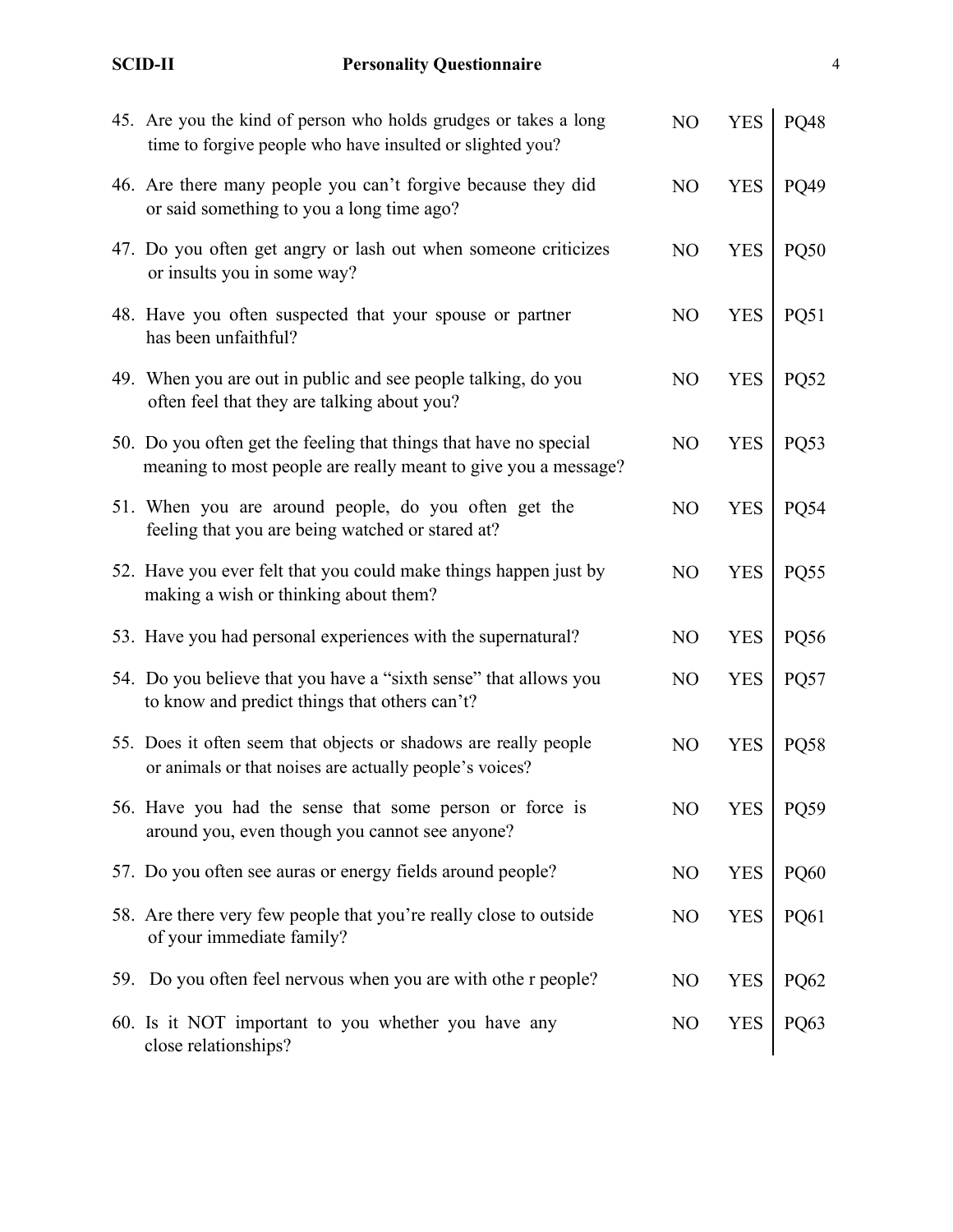| 61. Would you almost always rather do things alone than with<br>other people?                                                       | NO             | <b>YES</b> | PQ64        |
|-------------------------------------------------------------------------------------------------------------------------------------|----------------|------------|-------------|
| 62. Could you be content without ever being sexually<br>involved with anyone?                                                       | N <sub>O</sub> | <b>YES</b> | PQ65        |
| 63. Are there really very few things that give you pleasure?                                                                        | N <sub>O</sub> | <b>YES</b> | <b>PQ66</b> |
| 64. Does it NOT matter to you what people think of you?                                                                             | N <sub>O</sub> | <b>YES</b> | PQ67        |
| 65. Do you find that nothing makes you very happy or very sad?                                                                      | N <sub>O</sub> | <b>YES</b> | PQ68        |
| 66. Do you like to be the center of attention?                                                                                      | N <sub>O</sub> | <b>YES</b> | PQ69        |
| 67. Do you flirt a lot?                                                                                                             | N <sub>O</sub> | <b>YES</b> | <b>PQ70</b> |
| 68. Do you often find yourself "coming on" to people?                                                                               | N <sub>O</sub> | <b>YES</b> | PQ71        |
| 69. Do you try to draw attention to yourself by the way you<br>dress or look?                                                       | N <sub>O</sub> | <b>YES</b> | <b>PQ72</b> |
| 70. Do you often make a point of being dramatic and colorful?                                                                       | N <sub>O</sub> | <b>YES</b> | PQ73        |
| 71. Do you often change your mind about things depending<br>on the people you're with or what you ha ve just read<br>or seen on TV? | N <sub>O</sub> | <b>YES</b> | <b>PQ74</b> |
| 72. Do you have lots of friends that you are very close to?                                                                         | N <sub>O</sub> | <b>YES</b> | PQ75        |
| 73. Do people often fail to appreciate your very special<br>talents or accomplishments?                                             | N <sub>O</sub> | <b>YES</b> | <b>PQ76</b> |
| 74. Have people told you that you have too high an opinion<br>of yourself?                                                          | NO             | <b>YES</b> | <b>PQ77</b> |
| 75. Do you think a lot about the power, fame, or recognition<br>that will be yours someday?                                         | N <sub>O</sub> | <b>YES</b> | <b>PQ78</b> |
| 76. Do you think a lot about the perfect romance that<br>will be yours someday?                                                     | N <sub>O</sub> | <b>YES</b> | PQ79        |
| 77. When you have a problem, do you almost always insist on<br>seeing the top person?                                               | N <sub>O</sub> | <b>YES</b> | <b>PQ80</b> |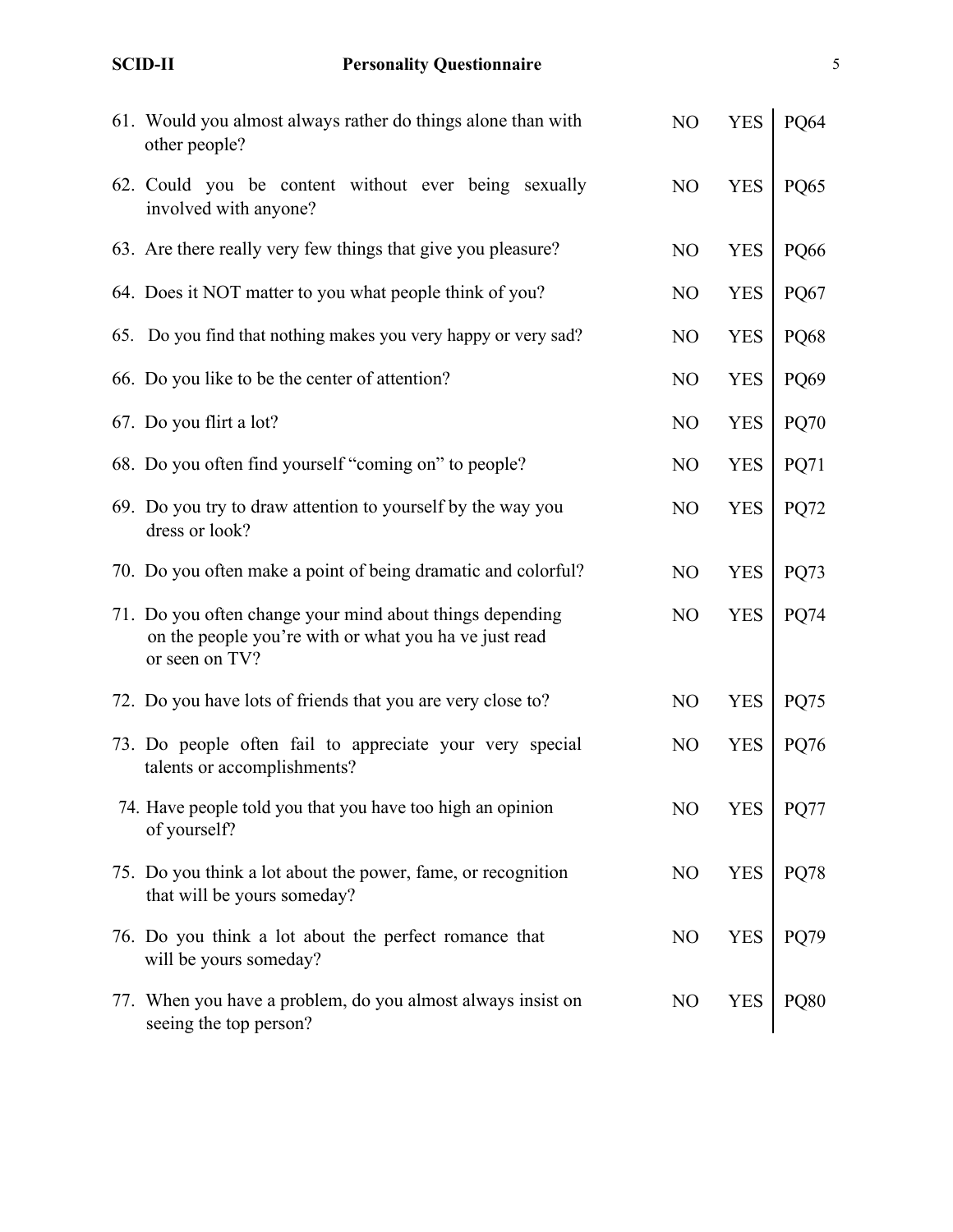6

|     | 78. Do you feel it is important to spend time with people who<br>are special or influential?                         | N <sub>O</sub> | <b>YES</b> | PQ81        |
|-----|----------------------------------------------------------------------------------------------------------------------|----------------|------------|-------------|
|     | 79. Is it very important to you that people pay attention to you<br>or admire you in some way?                       | N <sub>O</sub> | <b>YES</b> | <b>PQ82</b> |
|     | 80. Do you think that it's not necessary to follow certain rules<br>or social conventions when they get in your way? | N <sub>O</sub> | <b>YES</b> | PQ83        |
|     | 81. Do you feel that you are the kind of person who<br>deserves special treatment?                                   | N <sub>O</sub> | <b>YES</b> | <b>PQ84</b> |
|     | 82. Do you often find it necessary to step on a few toes to get<br>what you want?                                    | N <sub>O</sub> | <b>YES</b> | <b>PQ85</b> |
|     | 83. Do you often have to put your needs above other people's?                                                        | N <sub>O</sub> | <b>YES</b> | <b>PQ86</b> |
|     | 84. Do you often expect other people to do what you ask<br>without question because of who you are?                  | N <sub>O</sub> | <b>YES</b> | <b>PQ87</b> |
|     | 85. Are you NOT really interested in other people's problems<br>or feelings?                                         | N <sub>O</sub> | <b>YES</b> | <b>PQ88</b> |
|     | 86. Have people complained to you that you don't listen to them<br>or care about their feelings?                     | N <sub>O</sub> | <b>YES</b> | PQ89        |
|     | 87. Are you often envious of others?                                                                                 | N <sub>O</sub> | <b>YES</b> | PQ90        |
|     | 88. Do you feel that others are often envious of you?                                                                | N <sub>O</sub> | <b>YES</b> | PQ91        |
|     | 89. Do you find that there are very few people that are worth<br>your time and attention?                            | N <sub>O</sub> | <b>YES</b> | PQ92        |
|     | 90. Have you often become frantic when you thought that<br>someone you really cared about was going to leave you?    | N <sub>O</sub> | <b>YES</b> | PQ93        |
|     | 91. Do your relationships with people you really care about have<br>lots of extreme ups and downs?                   | N <sub>O</sub> | <b>YES</b> | PQ94        |
|     | 92. Have you all of a sudden changed your sense of you are<br>and where you are headed?                              | N <sub>O</sub> | <b>YES</b> | PQ95        |
| 93. | Does your sense of who you are often change dramatically?                                                            | N <sub>O</sub> | <b>YES</b> | PQ96        |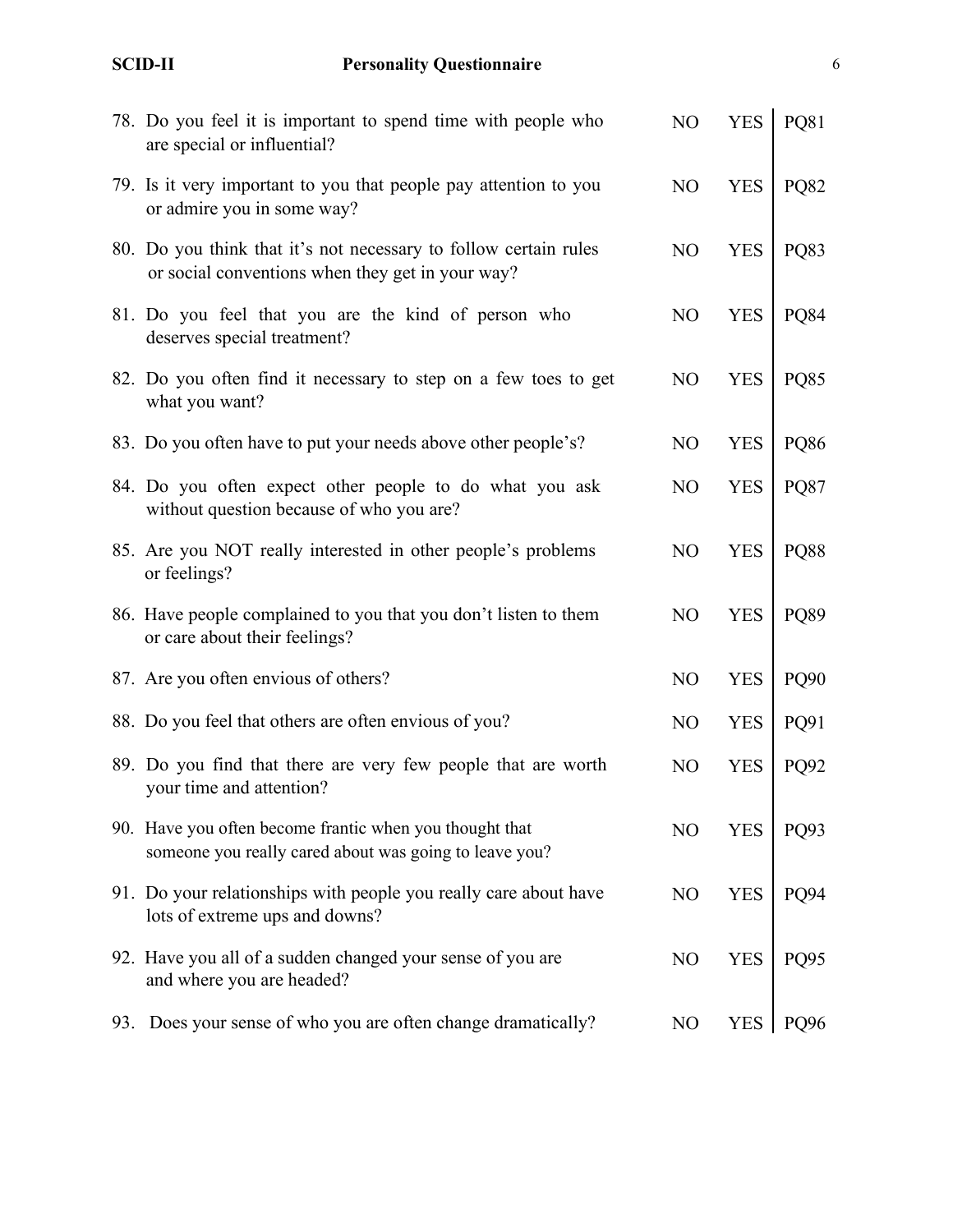| 94. Are you different with different people or in different<br>situations, so that you sometimes don't know who you<br>really are? | NO             | <b>YES</b> | PQ97  |
|------------------------------------------------------------------------------------------------------------------------------------|----------------|------------|-------|
| 95. Have there been lots of sudden changes in your<br>goals, career plans, religious belief, and so on?                            | NO             | <b>YES</b> | PQ98  |
| 96. Have you often done things impulsively?                                                                                        | N <sub>O</sub> | <b>YES</b> | PQ99  |
| 97. Have you tried to hurt or kill yourself or threatened to do so?                                                                | N <sub>O</sub> | <b>YES</b> | PQ100 |
| 98. Have you ever cut, burned, or scratched yourself on<br>purpose?                                                                | NO             | <b>YES</b> | PQ101 |
| 99. Do you have a lot of sudden mood changes?                                                                                      | N <sub>O</sub> | <b>YES</b> | PQ102 |
| 100. Do you often feel empty inside?                                                                                               | N <sub>O</sub> | <b>YES</b> | PQ103 |
| 101. Do you often have temper outbursts or get so angry<br>that you lose control?                                                  | N <sub>O</sub> | <b>YES</b> | PQ104 |
| 102. Do you hit people or throw things when you get angry?                                                                         | N <sub>O</sub> | <b>YES</b> | PQ105 |
| 103. Do even little things get you very angry?                                                                                     | N <sub>O</sub> | <b>YES</b> | PQ106 |
| 104. When you are under a lot of stress, do you get<br>suspicious of other people or feel especially spaced out?                   | N <sub>O</sub> | <b>YES</b> | PQ107 |
| 105. Before you were 15, would you bully or threaten other kids?                                                                   | N <sub>O</sub> | <b>YES</b> | PQ108 |
| 106. Before you were 15, would you start fights?                                                                                   | N <sub>O</sub> | <b>YES</b> | PQ109 |
| 107. Before you were 15, did you hurt or threaten someone with a<br>weapon, like a bat, brick, broken bottle, knife, or gun?       | N <sub>O</sub> | <b>YES</b> | PQ110 |
| 108. Before you were 15, did you deliberately torture<br>someone or cause someone physical pain and suffering?                     | N <sub>O</sub> | <b>YES</b> | PQ111 |
| 109. Before you were 15, did you torture or hurt animals on<br>purpose?                                                            | N <sub>O</sub> | <b>YES</b> | PQ112 |
| 110. Before you were 15, did you rob, mug, or forcibly take<br>something from someone by threatening him or her?                   | N <sub>O</sub> | <b>YES</b> | PQ113 |